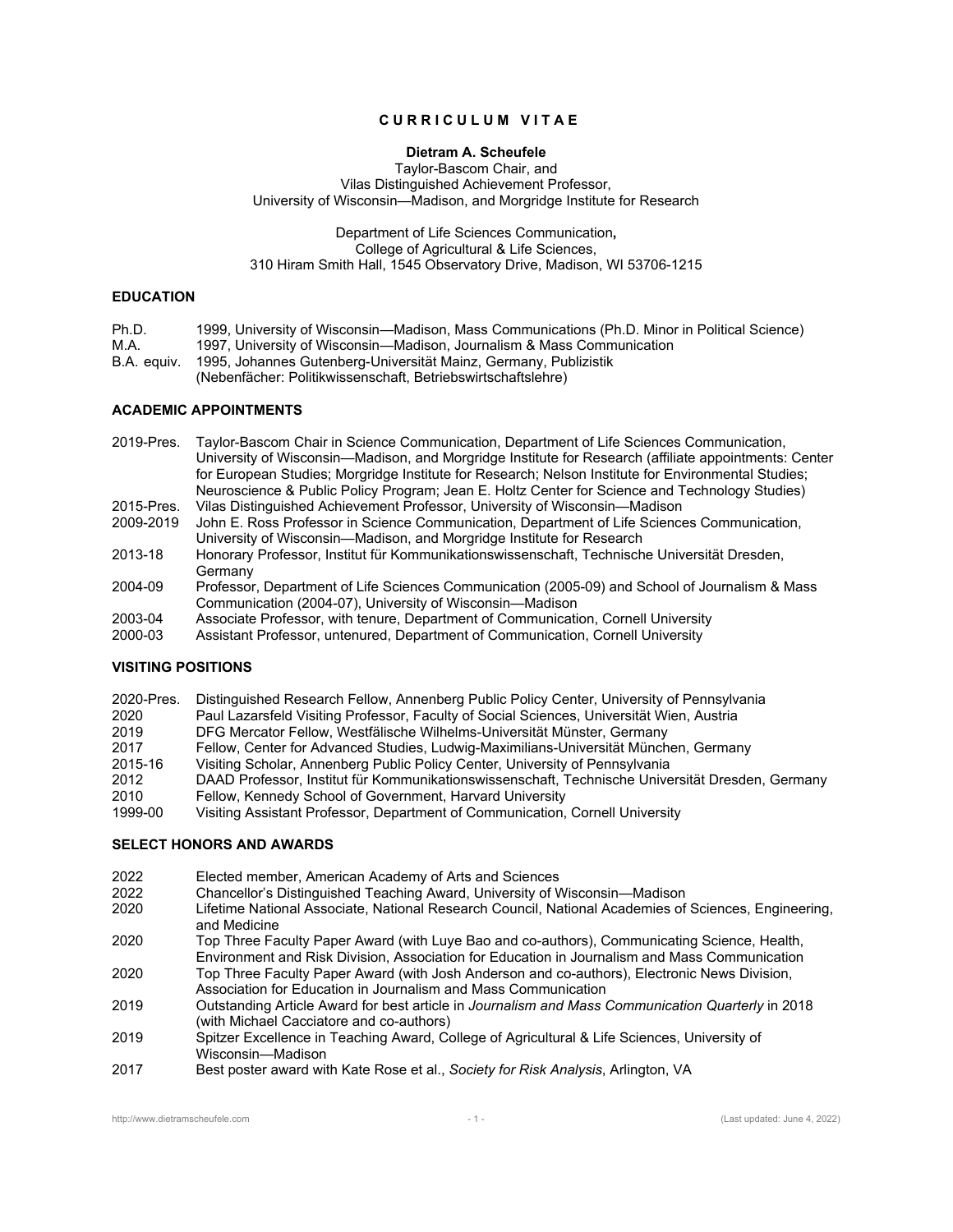- 2017 Article of the Year Award (with Michael Cacciatore and Shanto Iyengar) for best article published in *Mass Communication & Society* in 2016, Association for Education in Journalism & Mass **Communication**
- 2016 Elected Fellow, International Communication Association
- 2015 Science, Health, Environment and Risk Communication Article of the Year Award (First Place), Association for Education in Journalism & Mass Communication
- 2015 Vilas Distinguished Achievement Professorship, University of Wisconsin—Madison
- 2014 Elected member, Deutsche Akademie der Technikwissenschaften (German National Academy of Science and Engineering)
- 2014 Kellett Award, University of Wisconsin—Madison
- Elected Fellow, American Association for the Advancement of Science
- 2012 Kavli Fellow, National Academy of Sciences
- 2012 Elected Fellow, Wisconsin Academy of Sciences, Arts and Letters
- 2011 Top Three Faculty Paper Award (with Ashley Anderson and co-authors), Mass Communication Division, Association for Education in Journalism & Mass Communication
- 2010 Hillier Krieghbaum Under-40 Award for outstanding achievement in teaching, research and public service, Association for Education in Journalism & Mass Communication
- 2010 Top Two Faculty Paper Award (with Shirley Ho and Elizabeth A. Corley), Mass Communication Division, International Communication Association
- 2009 Top Two Faculty Paper Award (with Amy Becker and co-authors), Association for Education in Journalism and Mass Communication, Science Communication Interest Group
- 2009 Pound Research Award, University of Wisconsin—Madison, College of Agricultural & Life Sciences 2006-08 Vilas Associate Award, University of Wisconsin—Madison
- 2005 Top Faculty Paper Award (with William P. Eveland), Association for Education in Journalism and Mass Communication, Communication Theory & Methodology Division
- 2004 Young Scholar Award for outstanding early career research, International Communication Association<br>2002 Robert M. Worcester Prize for best article in the International Journal of Public Opinion Research in 2002 Robert M. Worcester Prize for best article in the *International Journal of Public Opinion Research* in 2001 (with William P. Eveland), World Association for Public Opinion Research
- 2001 Young Faculty Teaching Excellence Award, Cornell University, College of Agriculture & Life Sciences 2000 Promising Professor Award (first place), Association for Education in Journalism and Mass
- Communication, Mass Communication & Society Division
- 2000 Top Three Faculty Paper Award (with James Shanahan and Eunjung Lee), Association for Education in Journalism and Mass Communication, Communication Theory & Methodology Division
- 1998 MAPOR Fellows Student Paper Competition winner (with Patricia Moy), Midwest Association for Public Opinion Research
- 1998 Naomi C. Turner Prize for best student paper, World Association for Public Opinion Research
- 1996-98 Three consecutive Top Three Faculty Paper Awards (with Jack M. McLeod and co-authors), Association for Education in Journalism and Mass Communication, Communication Theory & Methodology Division
- 1995-96 DAAD Scholarship, Deutscher Akademischer Austauschdienst

## **FUNDED RESEARCH PROJECTS**

- 2022-24 Co-PI, UW-Madison, Research Forward initiative in support of "Measuring the pulse of Wisconsin: A feasibility study to develop an online research panel of Wisconsinites" (Award # AAK5372), \$499,777
- 2021-23 PI, John Templeton Foundation in support of "Civic Science Fellowship: Science in a polarized world" (Award # 62194), \$234,431
- 2021-22 PI, Rita Allen Foundation in support of "University of Wisconsin National Academies Civic Science Fellow" (Award # TBD), \$157,855
- 2020-22 PI, National Science Foundation in support of "Collaborative Research: A new model for producing science documentaries: Building collaborations between scientists and storytellers to test methods of communication in film" (Award  $#$  AISL-2006010), \$500,000
- 2019-22 PI, Rita Allen Foundation and Hopewell Fund in support of "Civic Science Fellows program building" (Award #s NS-2110-02198 and 015385-2021-09-30), \$320,700
- 2019-21 Co-PI, National Science Foundation in support of "EAGER: Exploring factors that influence researchers' attitudes about public engagement" (Award # AISL-1904154, PI: Jo Handelsman), \$300,000
- 2018-21 PI, National Science Foundation in support of "Enabling decision‐relevant debates about human genome editing" (Award # SES-1827864), \$449,977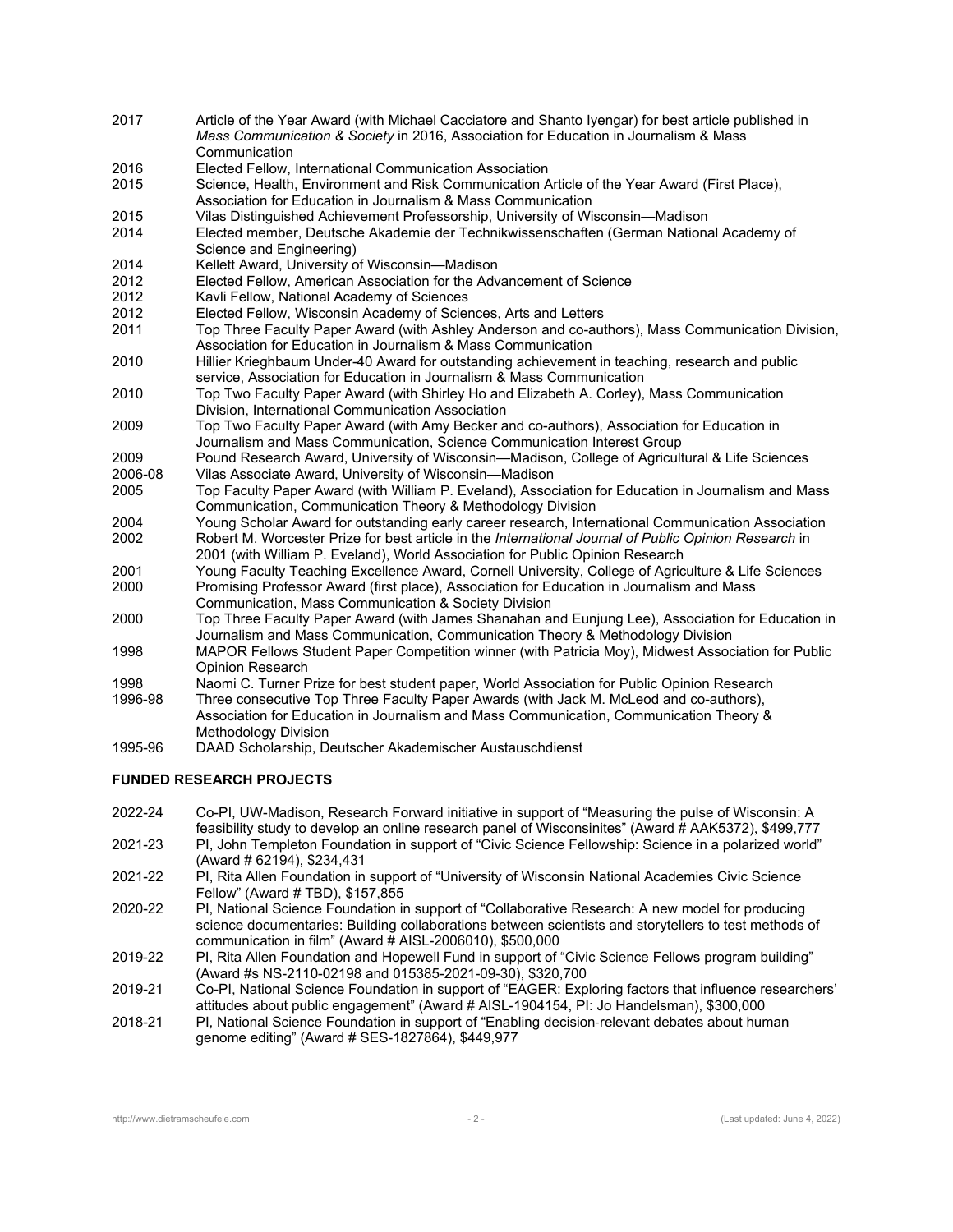| 2016-19 | PI for UW-Madison Subcontract, National Science Foundation in support of "ChemAttitudes: Using<br>design-based research to develop and disseminate strategies and materials to support chemistry<br>interest, relevance, and self-efficacy" (Award # AISL-1612482, PI: Larry Bell), \$2.6 million |
|---------|---------------------------------------------------------------------------------------------------------------------------------------------------------------------------------------------------------------------------------------------------------------------------------------------------|
| 2010-16 | Center Co-PI and PI for UW-Madison Subcontract, National Science Foundation in support of "Center<br>for Nanotechnology in Society at Arizona State University" (Award # SES-0937591, PI: David Guston),<br>\$6.5 million                                                                         |
| 2014-15 | Co-PI, U.S. Department of Agriculture in support of "Understanding public opinion dynamics of meat<br>products: Connecting citizens and the Wisconsin meat industry" (Hatch Grant, DUNS # 069225519),<br>\$70,069                                                                                 |
| 2014-15 | PI, UW-Madison, Division of Continuing Studies in support of "Summer Online Course Development<br>Award," \$25,627                                                                                                                                                                                |
| 2013-15 | PI for UW-Madison Subcontract, National Science Foundation in support of "Nanoscale Informal<br>Science Education Network" (Award # DRL-0940143, PIs: Larry Bell, Paul Martin & Robert J. Semper),<br>\$4.2 million                                                                               |
| 2011-15 | Collaborator, Department of Energy in support of "Developing a user experience for the next generation<br>nuclear fuel cycle simulator" (NEUP # 120341, PI: Paul Wilson), \$1.2 million                                                                                                           |
| 2009-15 | Co-leader, Social Implications Group, National Science Foundation in support of "UW Nanoscale<br>Science and Engineering Center on Templated Synthesis and Assembly at the Nanoscale"<br>(Award # DMR-0832760, PI: Paul Nealey), \$14.7 million                                                   |
| 2008-10 | PI, National Science Foundation in support of "Media, talk, and trust: The social amplification of risk<br>during site selection for a bio-research facility" (Award # SES-0820474), \$400,000                                                                                                    |
| 2008-10 | Co-PI, National Science Foundation in support of "NIRT: Intuitive toxicology and public engagement"<br>(Award # SES-0809470, PI: David Berube), \$1,399,258                                                                                                                                       |
| 2008-10 | Co-PI, USDA CSREES National Research Initiative (NRI) in support of "Food nanotechnology:<br>Understanding the parameters of consumer acceptance" (Award # 2008-01415, PI: William Hallman),<br>\$200,000                                                                                         |
| 2008-10 | PI, University of Wisconsin-Madison Provost's Office in support of "Research Cluster Enhancement<br>Grant" (with Jim Leary), \$50,000                                                                                                                                                             |
| 2008-09 | PI, University of Wisconsin—Madison Center for European Studies and European Union Center of<br>Excellence in support of "Science, the public, and global communication" (with Dominique Brossard),<br>\$4,000                                                                                    |
| 2008-09 | PI, U.S. Department of Agriculture in support of "Understanding the public opinion dynamics<br>surrounding biofuels: Building capacity for successful outreach" (Hatch Grant, Award # MSN120801),<br>\$30,673                                                                                     |
| 2008-09 | PI, University of Wisconsin—Madison Chancellor's Office in support of "Wisconsin Idea Grant: Public<br>attitudes toward biofuels," \$5,000                                                                                                                                                        |
| 2008-09 | PI, University of Wisconsin-Madison Graduate School in support of "Communication with Wisconsin<br>communities about emerging research" (Award # 090012), \$22,868                                                                                                                                |
| 2007-08 | PI, University of Wisconsin-Madison Graduate School in support of "Science and social responsibility:<br>Tapping values and perceptions among researchers in nano- and biotechnology" (Award # 080010),<br>\$9,029                                                                                |
| 2006-10 | PI for UW-Madison Subcontract, National Science Foundation in support of "Center for Nanotechnology<br>in Society at Arizona State University" (Award # SES-0531194, PI: David Guston), \$6.2 million                                                                                             |
| 2005-06 | PI, Worldwide Universities Network in support of "Attitudes about science and technology: Analyzing<br>scientific controversies across cultures" (with Dominique Brossard & Albert C. Gunther), \$25,000                                                                                          |
| 2005    | PI, University of Wisconsin—Madison Graduate School in support of "Public meetings as a tool for<br>information dissemination: Promoting public understanding of bioterrorism" (Award # 060284), \$10,000                                                                                         |
| 2004    | Senior Investigator, National Science Foundation in support of "NIRT: Nanotechnology and its publics"<br>(Award # SES-0403783, PI: Roger Geiger), \$199,887                                                                                                                                       |
| 2002-04 | Co-PI, Institute for Biotechnology and Life Science Technologies, Cornell University, in support of<br>"Public opinion, knowledge, and participation: Foundations for a research program in biotechnology<br>communication" (PI: James E. Shanahan), \$41,000                                     |
| 2000-04 | PI, U.S. Department of Agriculture in support of "Public opinion on biotechnology" (Hatch Grant, Award<br># NYC-131421), \$60,000                                                                                                                                                                 |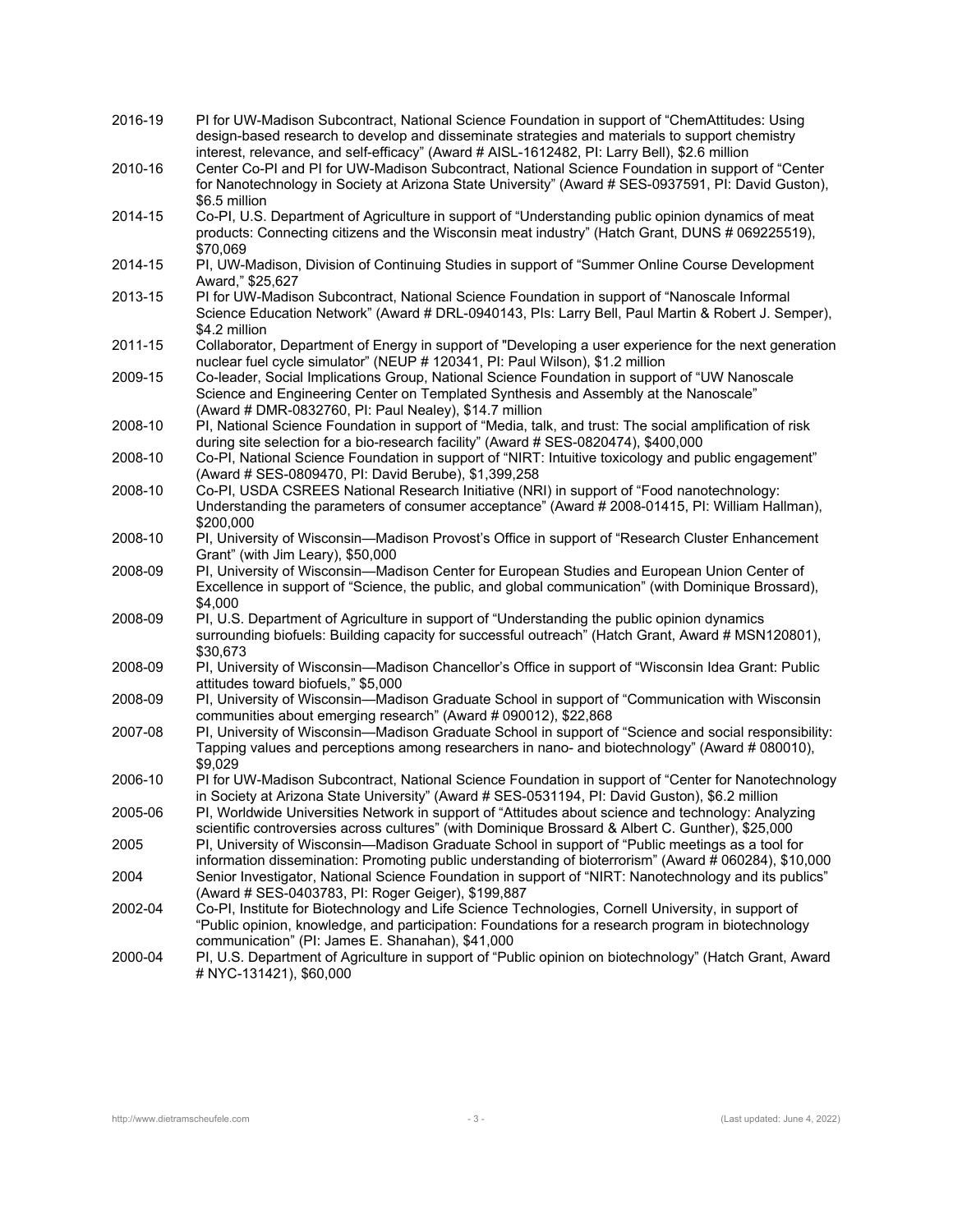### **PUBLICATIONS**

### *Edited Volumes*

- Scheufele, D. A., Hoffman, A., Neeley, L., & Reid, C. M. (Eds.) (2021). The Science of science communication IV. *Proceedings of the National Academy of Sciences*. (https://www.pnas.org/content/118/15)
- Fischhoff, B., & Scheufele, D. A. (Eds.) (2019). The Science of science communication III. *Proceedings of the National Academy of Sciences, 116* (16). (https://www.pnas.org/content/116/16)
- Hall-Jamieson, K., Kahan, D., & Scheufele, D. A. (Eds.) (2017). *The Oxford handbook of the science of science communication*. New York: Oxford University Press.
- Fischhoff, B., & Scheufele, D. A. (Eds.) (2014). The Science of science communication II. *Proceedings of the National Academy of Sciences, 111* (Supplement 3). (http://www.pnas.org/content/111/Supplement\_4)
- Fischhoff, B., & Scheufele, D. A. (Eds.) (2013). The science of science communication. *Proceedings of the National Academy of Sciences, 110* (Supplement 4). (http://www.pnas.org/content/110/Supplement\_3)

#### *Refereed Journal Articles*

Web of Science Highly Cited mentions:

- 2021-22 Top 1% Highly Cited (2019-21 Top 0.1% Highly Cited) Paper in Social Sciences, *Science audiences, misinformation, and fake news* (Proceedings of the National Academy of Sciences, with Nicole M. Krause)
- 2019-22 Top 1% Highly Cited Paper in Social Sciences, *Toxic talk: How incivility can undermine perceptions of media* (International Journal of Public Opinion Research, with co-authors)
- 2017-22 Top 1% Highly Cited Paper in Social *Sciences*, *The end of framing as we know it … and the future of media effects* (Mass Communication and Society, with co-authors)
- 2014-22 Top 1% Highly Cited Paper in Social Sciences, "The Nasty Effect:" Online incivility's effect on risk perceptions of emerging technologies (Journal of Computer-Mediated Communication, with co-authors)
- 2014-20 Top 1% Highly Cited Paper in Plant & Animal Science, *What's next for science communication? Promising directions and lingering distractions* (American Journal of Botany, with Matthew C. Nisbet)
- 2014-17 Top 1% Highly Cited Paper in General Social Sciences, *Framing, agenda setting, and priming: The evolution of three media effects models* (Journal of Communication, with David Tewksbury)
- Calice, M. N., Bao, L., Beets, B., Scheufele, D. A., Freiling, I., Brossard, D., Feinstein, N. W., Handelsman, J., Heisler, L., & Tangen, T. (forthcoming). Public engagement: Faculty lived experiences and perspectives underscore barriers and a changing culture in academia. *PLOS One*.
- Bao, L., Calice, M. N., Brossard, D., Beets, B., Scheufele, D. A., & Rose, K. M. (forthcoming). How institutional factors at U.S. land-grant universities impact scientists' public scholarship. *Public Understanding of Science*.
- Freiling, I., Krause, N. M., Scheufele, D. A., & Brossard, D. (forthcoming). Believing and sharing misinformation, factchecks, and accurate information on social media: The role of anxiety during COVID-19. *New Media & Society*. doi:10.1177/14614448211011451
- Su, L. Y.-F., Scheufele, D. A., Brossard, D., & Xenos, M. A. (forthcoming). Political and personality predispositions and topical contexts matter: Effects of uncivil comments on science news engagement intentions. *New Media & Society*. doi:10.1177/1461444820904365
- Calice, M. N., Bao, L., Freiling, I., Howell, E., Xenos, M. A., Yang, S., Brossard, D., Newman, T. P., & Scheufele, D. A. (forthcoming). Polarized platforms? How partisanship shapes perceptions of "algorithmic news bias". *New Media & Society*. doi:10.1177/14614448211034159
- Yang, S., Brossard, D., Scheufele, D. A., & Xenos, M. A. (2022). The science of YouTube: What factors influence user engagement with online science videos? *PLoS ONE, 17*(5), e0267697. doi:10.1371/journal.pone.0267697
- Krause, N. M., Freiling, I., & Scheufele, D. A. (2022). The 'infodemic' infodemic: Toward a more nuanced understanding of truth-claims and the need for (not) combatting misinformation. *The ANNALS of the American Academy of Political and Social Science. 2022;700*(1),112-123*.* doi:10.1177/00027162221086263
- Bao, L., Krause, N. M., Calice, M. N., Scheufele, D. A., Wirz, C. D., Brossard, D., Newman, T. P., & Xenos, M. A. (2022). Whose AI? How different publics think about AI and its social impacts. *Computers in Human Behavior, 130*, 107182. doi:10.1016/j.chb.2022.107182
- Howell, E. L., Kohl, P., Scheufele, D. A., Clifford, S., Shao, A., Xenos, M. A., & Brossard, D. (2022). Enhanced threat or therapeutic benefit? Risk & benefit perceptions of human gene editing by purpose & heritability of edits. *Journal of Risk Research, 25*(2), 139-155. doi:10.1080/13669877.2020.1806911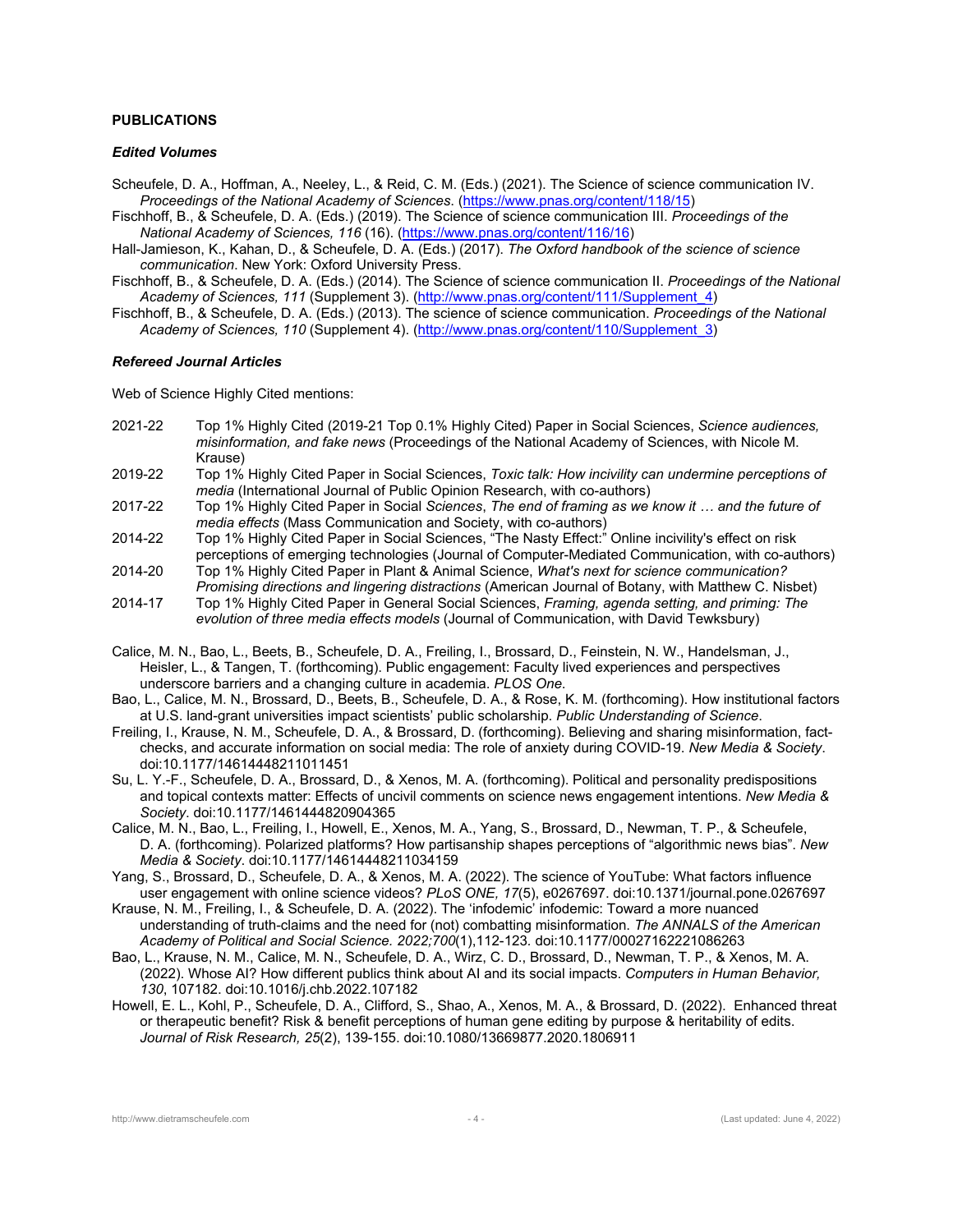- Howell, E. L., Yang, S., Holesovsky, C., & Scheufele, D. A. (2021). Communicating chemistry through cooking & personal health: Everyday applications increase perceived relevance, interest, & self-efficacy in chemistry, *Journal of Chemical Education, 98*(6), 1852-1862. doi:10.1021/acs.jchemed.1c00125
- Freiling, I., Krause, N. M., Scheufele, D. A., & Chen, K. (2021). The science of open (communication) science: Toward an evidence-driven understanding of quality criteria in communication research. *Journal of Communication, 71*(5), 686–714. doi:10.1093/joc/jqab032
- Wirz, C. D., Howell, E. L., Brossard, D., Xenos, M. A., & Scheufele, D. A. (2021). The state of GMOs on social media: An analysis of state-level variables and discourse on Twitter in the United States. *Politics and the Life Sciences, 40*(1), 40-55. doi:10.1017/pls.2020.15
- Scheufele, D. A., Krause, N. M., Freiling, I., & Brossard, D. (2021). What we know about effective public engagement on CRISPR and beyond. *Proceedings of the National Academy of Sciences*, *118*(22), e2004835117. doi:10.1073/pnas.2004835117
- Akin, H., Cacciatore, M. A., Yeo, S. K., Brossard, D., Scheufele, D. A., & Xenos, M. A. (2020). Publics' support for novel and established science issues Linked to perceived knowledge and deference to science. *International Journal of Public Opinion Research*, edaa010. doi:10.1093/ijpor/edaa010
- Howell, E. L., Wirz, C. D., Scheufele, D. A., Brossard, D., & Xenos, M. A. (2020). Deference and decision-making in science and society: How deference to scientific authority goes beyond confidence in science and scientists to become authoritarianism. *Public Understanding of Science, 29*(8), 800-818. doi:10.1177/0963662520962741
- Rose, K. M., Brossard, D., & Scheufele, D. A. (2020). Of Society, nature, and health: How perceptions of specific risks and benefits of genetically engineered foods shape public rejection. *Environmental Communication, 14*(7), 1017-1031. doi:10.1080/17524032.2019.1710227
- Wirz, C. D., Scheufele, D. A. & Brossard, D. (2020). Societal debates about emerging genetic technologies: Toward a science of public engagement, *Environmental Communication, 14*(7), 859-864. doi:10.1080/17524032.2020.1811478
- Howell, E. L., Yang, S., Beets, B., Brossard, D., Scheufele, D. A., & Xenos, M. A. (2020). What do we (not) know about global views of human gene editing? Insights and blind spots in the CRISPR era. *The CRISPR Journal*, *3*(3). doi:10.1089/crispr.2020.0004
- Krause, N.; Brossard, D.; Scheufele, D.A.; Xenos, M.; Franke, K. (2019). Poll trends: Americans' trust in science and scientists. *Public Opinion Quarterly, 83*(4)*,* 817-836*.* doi:10.1093/poq/nfz041.
- Howell, E. L., Wirz, C. D., Scheufele, D. A., Brossard, D., & Xenos, M. A. (2019). Seeing through risk-colored glasses: Risk and benefit perceptions, knowledge, and the politics of fracking in the United States. *Energy Research & Social Science, 55,* 168-178. doi:10.1016/j.erss.2019.05.020
- Kohl, P., Brossard, D., Scheufele, D. A. and Xenos, M. (2019), Public views about editing genes in wildlife for conservation. *Conservation Biology, 33*(6), 1286-1295. doi:10.1111/cobi.13310
- Doroshenko, L., Schneider, T., Kofanov, D., Xenos, M., Scheufele, D., & Brossard, D. (2019). Ukrainian nationalist parties and connective action: Analysis of electoral campaigning and social media sentiments. *Information, Communication & Society, 22*(1), 1376-1395. doi:10.1080/1369118X.2018.1426777
- Rose, K. M., Howell, E. L., Su, L. Y.-F., Xenos, M. A., Brossard, D., & Scheufele, D. A. (2019). Distinguishing scientific knowledge: The impact of different measures of knowledge on genetically modified food attitudes. *Public Understanding of Science, 28*(4), 449-467. doi:10.1177/0963662518824837
- Howell E. L., Nepper J., Brossard D., Xenos M. A., Scheufele D. A. (2019). Engagement present and future: Graduate student and faculty perceptions of social media and the role of the public in science engagement. *PLoS ONE 14*(5), e0216274. doi:10.1371/journal.pone.0216274
- Scheufele, D. A., & Krause, N. M. (2019). Science audiences, misinformation, and fake news. *Proceedings of the National Academy of Sciences, 116*(16), 7662-7669. doi:10.1073/pnas.1805871115
- Akin, H., Yeo, S. K., Wirz, C. D., Scheufele, D. A., Brossard, D., Xenos, M. A., & Corley, E. A. (2019). Are attitudes toward labeling nano products linked to attitudes toward GMO? Exploring a potential 'spillover' effect for attitudes toward controversial technologies. *Journal of Responsible Innovation, 6*(1), 50-74. doi:10.1080/23299460.2018.1495026
- Wirz, C. D., Xenos, M. A., Brossard, D., Scheufele, D. A., Chung, J. H., & Massarani, L. (2018). Rethinking social amplification of risk: Social media and Zika in three languages. *Risk Analysis, 38*(12), 2599-2624. doi:10.1111/risa.13228
- Howell, E. L., Wirz, C. D., Brossard, D., Jamieson, K. H., Scheufele, D. A., Winneg, K. M., & Xenos, M. A. (2018). National Academy of Sciences report on genetically engineered crops Influences public discourse. *Politics and the Life Sciences, 37*(2), 250-261. doi:10.1017/pls.2018.12
- Rose, K. M., Howell, E. L., Scheufele, D. A., Brossard, D., Xenos, M. A., Shapira, P., Youtie, J., & Kwon, S. (2018). The values of synthetic biology: Researcher views of their field and participation in public engagement. *BioScience, 68*(10), 782-791. doi:10.1093/biosci/biy077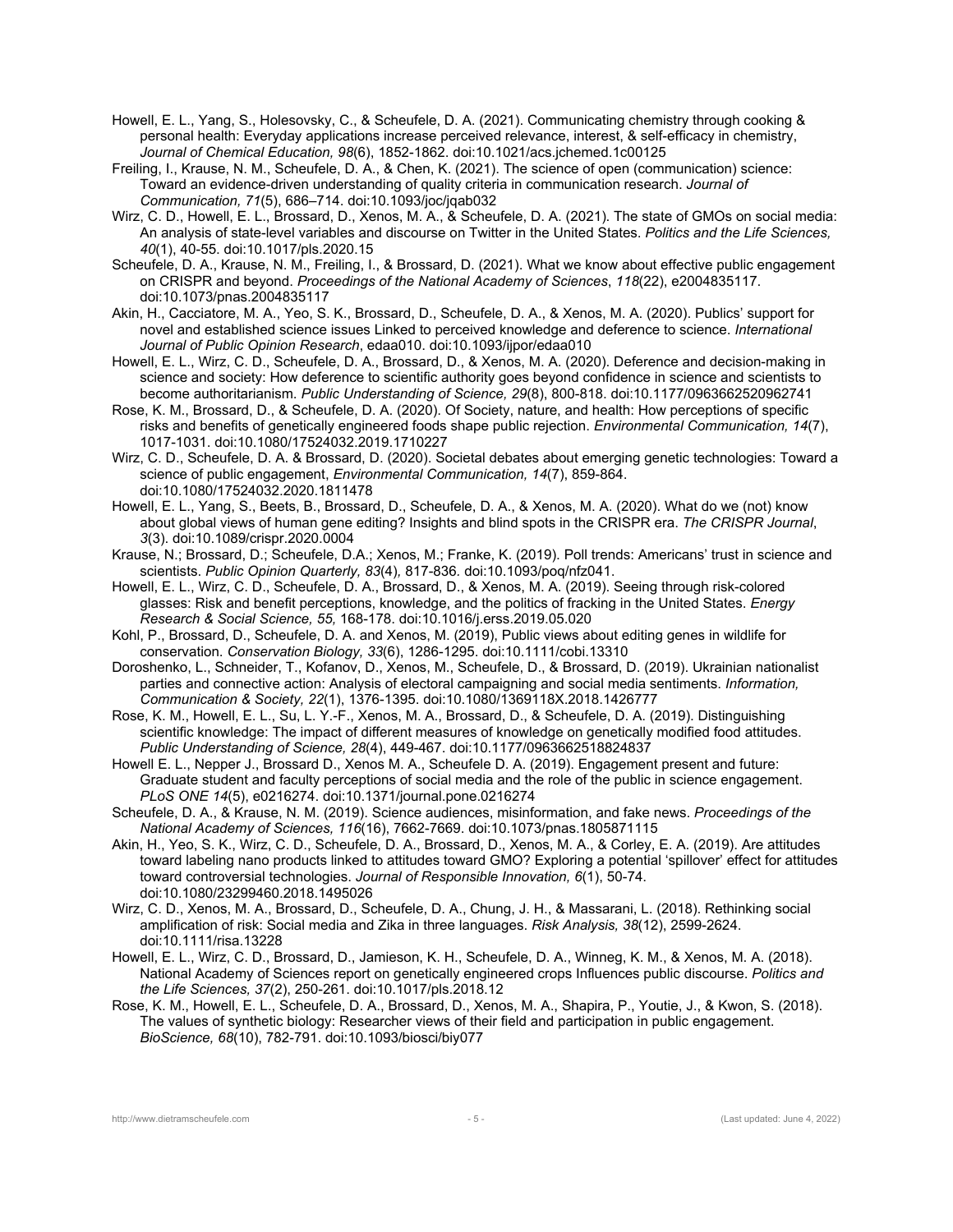- Li, N., Brossard, D., Scheufele, D.A., & Wilson, P. H. (2018). Policymakers and stakeholders' perceptions of sciencedriven nuclear energy policy. *Nuclear Engineering and Technology, 50*(5), 773-779. doi:10.1016/j.net.2018.03.012
- Yeo, S. K., Su, L. Y.-F., Scheufele, D. A., Brossard, D., Xenos, M. A., & Corley, E. A. (2018). The effect of comment moderation on perceived bias in science news. *Information*, *Communication & Society, 22*(1), 129-146. doi:10.1080/1369118X.2017.1356861
- Su, L. Y.-F., Xenos, M. A., Rose, K. M., Wirz, C. D., Scheufele, D. A., & Brossard, D. (2018). Uncivil and personal? Comparing patterns of incivility in comments on the Facebook pages of news outlets. *New Media & Society, 20*(10), 3678-3699. doi:10.1177/1461444818757205
- Dahlstrom M. F., & Scheufele D. A. (2018). (Escaping) the paradox of scientific storytelling. *PLoS Biology, 16*(10). doi:10.1371/journal.pbio.2006720
- Runge, K. K., Chung, J. H., Su, L. Y. F., Brossard, D., & Scheufele, D. A. (2018). Pink slimed: Media framing of novel food technologies and risk related to ground beef and processed foods in the U.S. *Meat Science, 143*, 242-251. doi:10.1016/j.meatsci.2018.04.013
- Simis-Wilkinson, M., Madden, H., Lassen, D., Su, L. Y.-F., Brossard, D., Scheufele, D. A., & Xenos, M. A. (2018). Scientists Joking on Social Media: An Empirical Analysis of #overlyhonestmethods. *Science Communication, 40*(3), 314-339. doi:10.1177/1075547018766557
- Cacciatore, M. A., Yeo, S. K., Scheufele, D. A., Xenos, M. A., Brossard, D., & Corley, E. A. (2018). Is Facebook making us dumber? Exploring social media use as a predictor of political knowledge. *Journalism & Mass Communication Quarterly, 95*(2), 404-424. doi:10.1177/1077699018770447
- Li, N., Brossard, D., Anderson, A. A., Scheufele, D. A., & Rose, K. M. (2018). How do policymakers and think tank stakeholders prioritize the risks of the nuclear fuel cycle? A semantic network analysis. *Journal of Risk Research, 21*(5), 599-621. doi:10.1080/13669877.2016.1223164
- Anderson, A. A., Yeo, S. K., Brossard, D., Scheufele, D. A., & Xenos, M. A. (2018). Toxic talk: How online incivility can undermine perceptions of media. *International Journal of Public Opinion Research*, *30*(1), 156–168. doi:10.1093/ijpor/edw022
- Cacciatore, M. A., Browning, N., Scheufele, D. A., Brossard, D., Xenos, M. A., & Corley, E. A. (2018). Opposing ends of the spectrum: Exploring trust in scientific and religious authorities. *Public Understanding of Science, 27*(1), 11-28. doi:10.1177/0963662516661090
- Xenos, M.A., Scheufele, D.A., Brossard, D., Choi, D.H., Cacciatore, M., Yeo, S., and Su, L.Y. (2018). News media use and the informed public in the digital age. *International Journal of Communication*, 12, pp. 706-724. doi:1932–8036/20180005
- Yeo, S. K., Liang, X., Brossard, D., Rose, K., Korzekwa, K., Scheufele, D. A., & Xenos, M. A. (2017). The case of #arseniclife: Blogs and Twitter in informal peer review. *Public Understanding of Science, 26*(4), 937–95.
- Kim, J., Akin, H., Brossard, D., Xenos, M., & Scheufele, D. A. (2017). Selective perception of novel science: How definitions affect information processing about nanotechnology. *Journal of Nanoparticle Research, 19*(167). doi:10.1007/s11051-017-3837-3
- Su, L. Y.-F., Scheufele, D. A., Bell, L., Brossard, D., & Xenos, M. (2017). Information-sharing and communitybuilding: Exploring the use of Twitter in science public relations. *Science Communication, 39*(5) 569–597*.*  doi:10.1177/1075547017734226
- Kim, E., Scheufele, D. A., Han, J. Y., & Shah, D. (2017). Opinion leaders in online cancer support groups: An investigation of their antecedents and consequences. *Health Communication, 32*(2), 142-151. doi:10.1080/10410236.2015.1110005
- Scheufele, D. A., Xenos, M. A., Howell, E. L., Rose, K. M., Brossard, D., & Hardy, B. W. (2017). U.S. attitudes on human genome editing. *Science, 357*(6351), 553-554. doi:10.1126/science.aan3708
- Kim, Y., Corley, E. A., & Scheufele, D. A. (2017). Nanoscientists and political involvement: Which characteristics make scientists more likely to support engagement in political debates? *Science and Public Policy*, *44*(3), 317-327. doi:10.1093/scipol/scw065
- Runge, K. K., Brossard, D., Scheufele, D. A., Rose, K. M., & Larson, B. J. (2017). Attitudes about food and food-related biotechnology. *Public Opinion Quarterly, 81*(2), 577-596. doi:10.1093/poq/nfw038
- Howell, E. L., Li, N., Akin, H., Scheufele, D. A., Xenos, M. A., & Brossard, D. (2017). How do U.S. state residents form opinions about 'fracking' in social contexts? A multilevel analysis. *Energy Policy, 106*, 345-355. doi:1016/j.enpol.2017.04.003
- Rose, K. M., Korzekwa, K., Brossard, D., Scheufele, D. A., & Heisler, L. (2017). Engaging the public at a science festival: Findings from a panel on human gene editing. *Science Communication, 39*(2), 250-277. doi:10.1177/1075547017697981
- Akin, H., Rose, K. M., Scheufele, D. A., Simis-Wilkinson, M., Brossard, D., Xenos, M. A., & Corley, E. A. (2017). Mapping the landscape of public attitudes on synthetic biology. *Bioscience, 67*(3), 290-300. doi:10.1093/biosci/biw171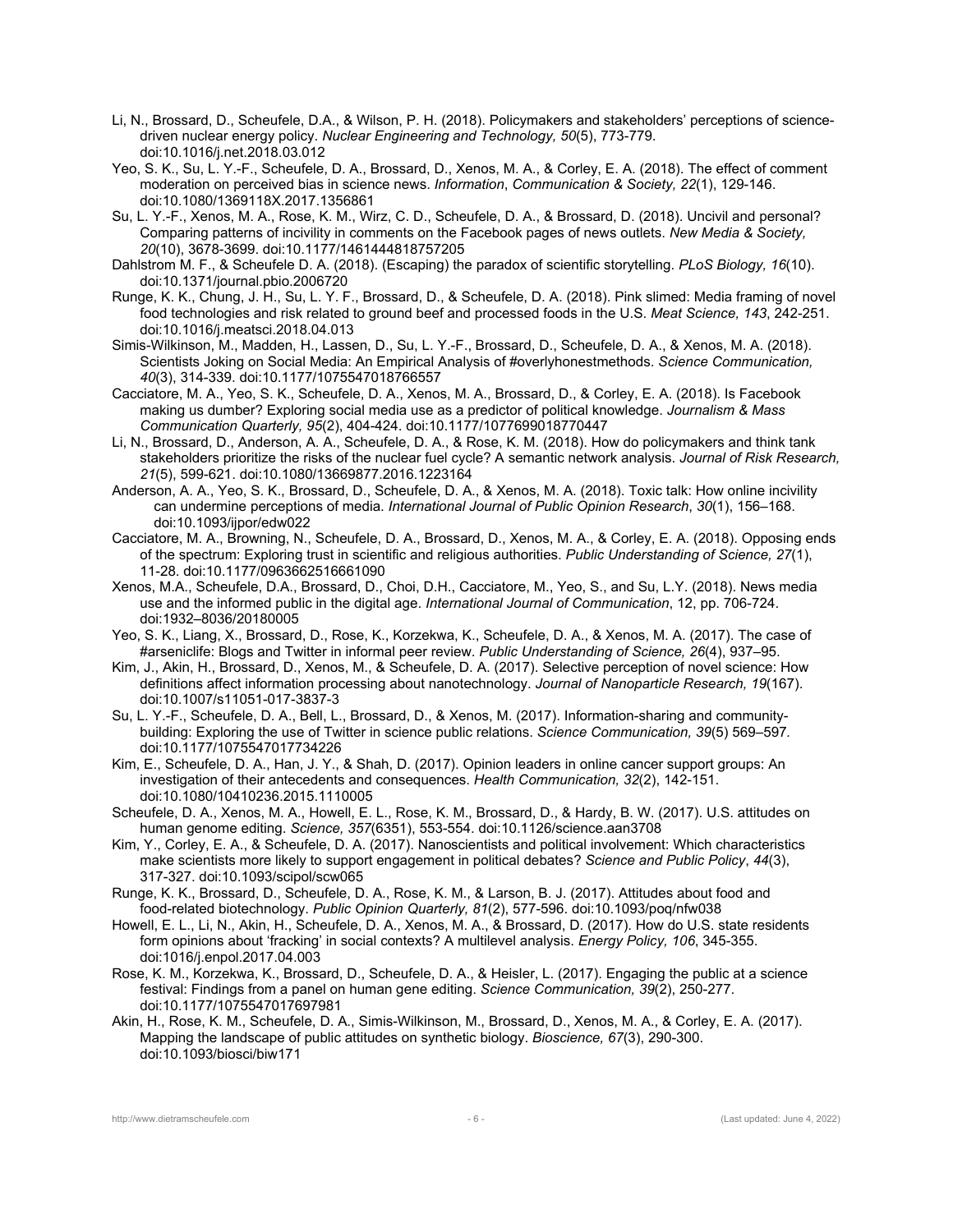- Su, L. Y.-F., Cacciatore, M. A., Liang, X., Brossard, D., Scheufele, D. A., & Xenos, M. A. (2017). Analyzing public sentiments online: combining human- and computer-based content analysis. *Information, Communication & Society, 20*(3), 406-427. doi:10.1080/1369118X.2016.1182197
- Lee, B., Kim, J., & Scheufele, D. A. (2016). Agenda setting in the internet age: The reciprocity between online searches and issue salience. *International Journal of Public Opinion Research, 28*(3), 440-455. doi:10.1093/ijpor/edv026
- Li, N., Hilgard, J., Scheufele, D. A., Winneg, K. M., & Hall Jamieson, K. (2016). Cross-pressuring conservative Catholics? Effects of Pope Francis' encyclical on the U.S. public opinion on climate change. *Climatic Change, 139*(3), 367-380. doi:10.1007/s10584-016-1821-z
- Kim, J., Brossard, D., Scheufele, D. A., & Xenos, M. (2016). "Shared" information in the age of Big Data: Exploring sentiment expression related to nuclear energy on Twitter. *Journalism & Mass Communication Quarterly, 93*(2), 430-445. doi:10.1177/1077699016640715
- Su, L. Y.-F., Cacciatore, M. A., Brossard, D., Corley, E. A., Scheufele, D. A., & Xenos, M. A. (2016). Attitudinal gaps: How experts and lay audiences form policy attitudes toward controversial science. *Science and Public Policy, 43*(2), 196-206. doi:10.1093/scipol/scv031
- Ahn, J. J., Kim, Y., Corley, E. A., & Scheufele, D. A. (2016). Laboratory safety and nanotechnology workers: An analysis of current guidelines in the USA. *NanoEthics, 10*(1), 5-23. doi:10.1007/s11569-016-0250-9
- Corley, E. A., Kim, Y., & Scheufele, D. A. (2016). Scientists' ethical obligations and social responsibility for nanotechnology research. *Science and Engineering Ethics, 22*(1), 111-132. doi:10.1007/s11948-015-9637-1
- Cacciatore, M. A., Scheufele, D. A., & Iyengar, S. (2016). The end of framing as we know it … and the future of media effects. *Mass Communication and Society, 19*(1), 7-23. doi:10.1080/15205436.2015.1068811
- Simis, M. J., Yeo, S. K., Rose, K. M., Brossard, D., Scheufele, D. A., Xenos, M. A., & Pope, B. K. (2015). New media audiences' perceptions of male and female scientists in two sci-fi movies. *Bulletin of Science, Technology & Society, 35*(3-4), 93-103. doi:10.1177/0270467616636195
- Li, N., Brossard, D., Su, L. Y.-F., Liang, X., Xenos, M., & Scheufele, D. A. (2015). Policy decision-making, public involvement and nuclear energy: what do expert stakeholders think and why? *Journal of Responsible Innovation, 2*(3), 266–279. doi:10.1080/23299460.2015.1104175
- Su, L. Y.-F., Akin, H., Brossard, D., Scheufele, D. A., & Xenos, M. A. (2015). Science news consumption patterns and their implications for public understanding of science. *Journalism & Mass Communication Quarterly, 92*(3), 597- 616. doi:10.1177/1077699015586415
- Yeo, S. K., Xenos, M. A., Brossard, D., & Scheufele, D. A. (2015). Selecting our own science: How communication contexts and individual traits shape information seeking. *The ANNALS of the American Academy of Political and Social Science, 658*(1), 172-191. doi:10.1177/0002716214557782
- Liang, X., Ho, S. S., Brossard, D., Xenos, M. A., Scheufele, D. A., Anderson, A. A., Hao, X., & He, X. (2015). Value predispositions as perceptual filters: Comparing of public attitudes toward nanotechnology in the United States and Singapore. *Public Understanding of Science, 24*(5), 582-600. doi:10.1177/0963662513510858
- Liang, X., Su, L. Y.-F., Yeo, S. K., Scheufele, D. A., Brossard, D., Xenos, M., Nealey, P., & Corley, E. A. (2014). Building buzz: (Scientists) communicating science in new media environments. *Journalism & Mass Communication Quarterly, 91*(4), 772-791. doi:10.1177/1077699014550092
- Fung, T. K. F., Choi, D. H., Scheufele, D. A., & Shaw, B. R. (2014). Public opinion about biofuels: The interplay between party identification and risk/benefit perception. *Energy Policy, 73*, 344-355. doi:10.1016/j.enpol.2014.05.016
- Scheufele, D. A. (2014). Science communication as political communication. *Proceedings of the National Academy of Sciences, 111*(Supplement 4), 13585-13592. doi:10.1073/pnas.1317516111
- Cacciatore, M. A., Yeo, S. K., Scheufele, D. A., Xenos, M., Choi, D-H., Brossard, D., Becker, A. B., & Corley, E. A. (2014). Misperceptions in polarized politics: The role of knowledge, religiosity, and media. *PS: Political Science & Politics, 47*(3), 654-661.
- Kim, J., Yeo, S., Brossard, D., Scheufele, D. A., & Xenos, M. A. (2014). Disentangling the influence of value predispositions and risk/benefit perceptions on support for nanotechnology among the American public. *Risk Analysis, 34*(5), 789-980. doi:10.1111/risa.12141
- Su, L. Y.-F., Cacciatore, M. A., Scheufele, D. A., Brossard, D., & Xenos, M. (2014). Inequalities in scientific understanding: Differentiating between factual and perceived knowledge gaps. *Science Communication, 36*(3), 352-378. doi:10.1177/1075547014529093
- Cacciatore, M. A., Scheufele, D. A., & Corley, E. A. (2014). Another (methodological) look at knowledge gaps and the Internet's potential for closing them. *Public Understanding of Science, 23*(4), 377-395. doi:10.1177/0963662512447606
- Li, N., Anderson, A. A., Brossard, D., Scheufele, D. A., (2014). Channeling science information seekers' attention? A content analysis of top-ranked vs. lower-ranked sites in Google. *Journal of Computer-Mediated Communication, 19*(3), 562-575. doi:10.1111/jcc4.12043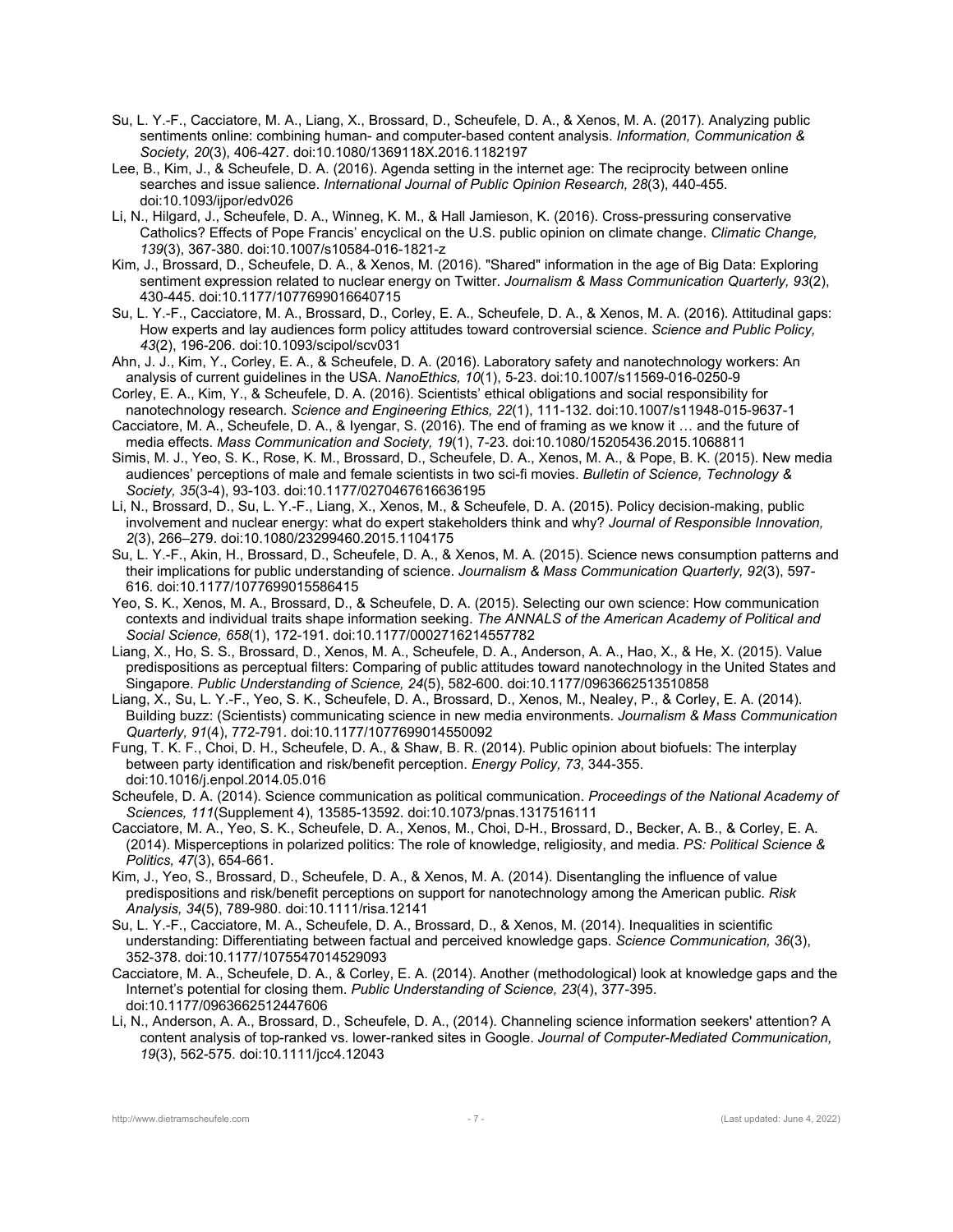- Anderson, A. A., Brossard, D., Scheufele, D. A., Xenos, M. A., & Ladwig, P. (2014). "The Nasty Effect:" Online incivility's effect on risk perceptions of emerging technologies. *Journal of Computer-Mediated Communication, 19*(3), 373-387. doi:10.1111/jcc4.12009
- Yeo, S. K., Cacciatore, M. A., Brossard, D., Scheufele, D. A., Runge, K., Su, L. Y., Kim, J., Xenos, M. A., & Corley, E. A. (2014). Partisan amplification of risk: American perceptions of nuclear energy risk in the wake of the Fukushima Daiichi disaster. *Energy Policy, 67*, 727-736. doi:10.1016/j.enpol.2013.11.061.
- Shih, T., Scheufele, D. A., & Brossard, D. (2013). Disagreement and value predispositions: Understanding public opinion about stem cell research. *International Journal of Public Opinion Research, 25*(3)*, 357-367*. doi:10.1093/ijpor/eds029
- Runge, K. K., Yeo, S. K., Cacciatore, M., Scheufele, D. A., Brossard, D., Xenos, M., Anderson, A. A., Choi, D. H., Kim, J., Li, N., Liang, X., Stubbings, M., & Su, L. Y. F. (2013). Tweeting nano: How public discourses about nanotechnology develop in social media environments. *Journal of Nanoparticle Research, 15*(1), 1381. doi:10.1007/s11051-012-1381-8
- Scheufele, D. A. (2013). Communicating science in social settings. *Proceedings of the National Academy of Sciences, 110*(Supplement 3), 14040-14047. doi:10.1073/pnas.1213275110
- Corley, E. A., Kim, Y., & Scheufele, D. A. (2013). The current status and future direction of nanotechnology regulations: A view from nano-scientists. *Review of Policy Research, 30*(5), 487-509. doi:10.1111/ropr.12036
- Ho, S. S., Scheufele, D. A., & Corley, E. A. (2013). Factors influencing public risk-benefit perceptions of nanotechnology: Assessing the roles of mass media, interpersonal communication, and elaborative processing. *Public Understanding of Science, 22*(5), 606-623. doi:10.1177/0963662511417936
- Anderson, A. A., Kim, J., Scheufele, D. A., Brossard, D., & Xenos, M. A. (2013). What's in a name? How we define nanotech shapes public reactions. *Journal of Nanoparticle Research, 15*(2), 1-5. doi:10.1007/s11051-013-1421-z
- Cacciatore, M. A., Binder, A. R., Scheufele, D. A., & Shaw, B. R. (2013). Public attitudes toward biofuels: Effects of knowledge, political partisanship, and media use. *Politics and the Life Sciences, 31*(1-2), 36-51. doi:10.2990/31\_1- 2\_36
- Anderson, A. A.; Brossard, D.; Scheufele, D. A. (2013). Nanoparticle-related deaths: Science news and the issue attention cycle in print and online media. *Politics and the Life Sciences, 31*(1-2), 87-96. doi:10.2990/31\_1-2\_87
- Ladwig, P., Dalrymple, K. E., Brossard, D., Scheufele, D. A., & Corley, E. A. (2012). Perceived familiarity or factual knowledge? Comparing operationalizations of scientific understanding. *Science and Public Policy, 39*(6), 761-774. doi:10.1093/scipol/scs048
- Cacciatore, M. A., Scheufele, D. A., & Shaw, B. R. (2012). Labeling renewable energies: How the language surrounding biofuels can influence its public acceptance. *Energy Policy, 51*, 673-682. doi:10.1016/j.enpol.2012.09
- Binder, A. R., Cacciatore, M. A., Scheufele, D. A., Shaw, B. R., & Corley, E. A. (2012). Measuring risks/benefits perceptions of emerging technologies and their potential impact on communication of public opinion toward science. *Public Understanding of Science, 21*(7), 830-847. doi:10.1177/0963662510390159
- Cacciatore, M. A., Anderson, A. A., Choi, D.-H., Brossard, D., Scheufele, D. A., Liang, X., Ladwig, P., Xenos, M., & Dudo, A. (2012). Coverage of emerging technologies: A comparison between print and online media. *New Media & Society, 14*(6), 1039-1059. doi:10.1177/1461444812439061
- Anderson, A. A., Scheufele, D. A., Brossard, D., & Corley, E. A. (2012). The role of media and deference to scientific authority in cultivating trust in sources of information about emerging technologies. *International Journal of Public Opinion Research, 24*(2), 225-237. doi:10.1093/ijpor/edr032
- Corley, E. A., Kim, Y., & Scheufele, D. A. (2012). Public challenges of nanotechnology regulation. *Jurimetrics: The Journal of Law, Science and Technology, 52*(3), 371-381.
- Kim, Y., Corley, E. A., & Scheufele, D. A. (2012). Classifying US nano-scientists: Of cautious innovators, regulators, and technology optimists. *Science and Public Policy, 39*(1), 30-38. doi:10.3152/030234212x13113405157822
- Namkoong, K., Fung, T. K. F., & Scheufele, D. A. (2012). The politics of emotion: News media attention, emotional responses, and participation during the 2004 U.S. presidential election. *Mass Communication & Society, 15*(1), 25- 45. doi:10.1080/15205436.2011.563894
- Liang, X., Anderson, A. A., Scheufele, D. A., Brossard, D., Xenos, M. A. (2012). Information snapshots: What Google searches really tell us about emerging technologies. *Nano Today, 7*, 72-75. doi:10.1016/j.nantod.2012.01.001
- Corley, E. A., Kim, Y., & Scheufele, D. A. (2011). Leading U.S. nano-scientists' perceptions about media coverage and the public communication of scientific research findings. *Journal of Nanoparticle Research, 13*(12), *7041-7055*. doi:10.1007/s11051-011-0617-3
- Dudo, A. D., Brossard, D., Shanahan, J. E., Scheufele, D. A., Morgan, M., & Signorelli, N. (2011). Science on television in the 21st century: Recent trends in portrayals and their contributions to public attitudes toward science. *Communication Research, 38*(6), 754-777. doi:10.1177/0093650210384988
- Youtie, J., Carley, S., Shapira, P., Corley, E. A., & Scheufele, D. A. (2011). Perceptions and actions: relationships of views on risk with citation actions of nanotechnology scientists. *Research Evaluation, 20*(5), 377-388. doi:10.3152/095820211x13176484436014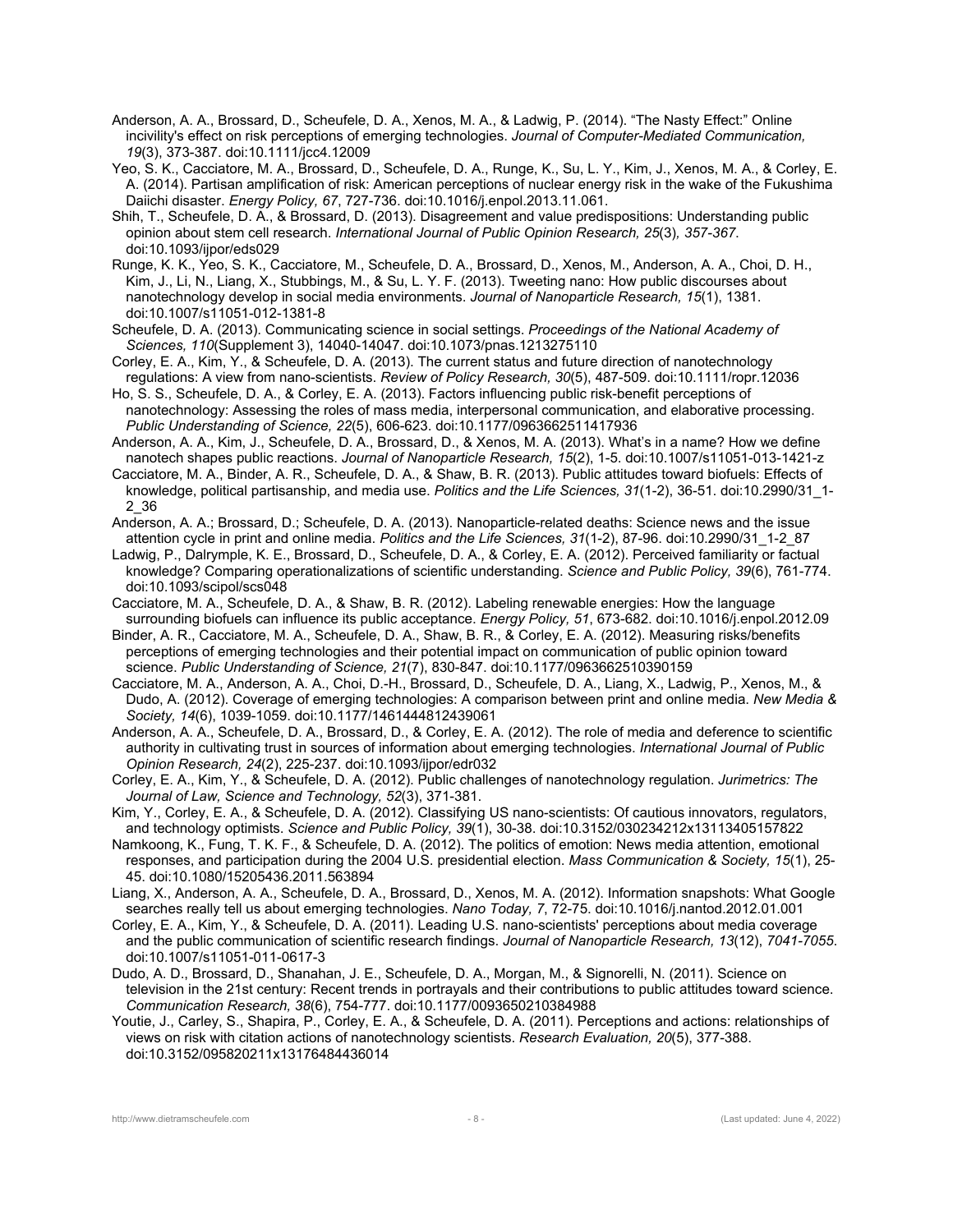- Xenos, M. A., Becker, A. B., Anderson, A. A., Brossard, D., Scheufele, D. A. (2011). Stimulating upstream engagement: An experimental study of nanotechnology information. *Social Science Quarterly, 92*, 1191-1214. doi:10.1111/j.1540-6237.2011.00814.x
- Kim, E., Scheufele, D. A., & Han, J. Y. (2011). Structure or predisposition? Exploring the interaction effect of discussion orientation and discussion heterogeneity on political participation. *Mass Communication & Society, 14*(4), 502-526. doi:10.1080/15205436.2010.513469
- Kim, S.-H., Scheufele, D. A., Shanahan, J., & Choi, D.-H. (2011). Deliberation in spite of controversy? News media and the public's evaluation of a controversial issue in South Korea. *Journalism & Mass Communication Quarterly, 88*(2), 320-336. doi:10.1177/107769901108800206
- Ho, S. S., Scheufele, D. A., & Corley, E. A. (2011). Value predispositions, mass media, and attitudes toward nanotechnology: The interplay of public and experts. *Science Communication, 33*(2), 167-200. doi:10.1177/1075547010380386
- Ho, S. S., Binder, A. R., Becker, A. B., Moy, P., Scheufele, D. A., Brossard, D., & Gunther, A. C. (2011). The role of perceptions of media bias in general and issue-specific political participation. *Mass Communication & Society, 14*(3), 343-374. doi:10.1080/15205436.2010.491933
- Berube, D., Cummings, C., Cacciatore, M., Scheufele, D., & Kalin, J. (2011). Characteristics and classification of nanoparticles: Expert Delphi survey. *Nanotoxicology, 5*(2), 236-243. doi:10.3109/17435390.2010.521633
- Becker, A. B., & Scheufele, D. A. (2011). New voters, new outlook? Predispositions, social networks, and the changing politics of gay civil rights. *Social Science Quarterly, 92*(2), 324-345. doi:10.1111/j.1540- 6237.2011.00771.x
- Binder, A. R., Scheufele, D. A., Brossard, D., & Gunther, A. C. (2011). Interpersonal amplification of risk? Citizen discussions and their impact on perceptions of risks and benefits of a biological research facility. *Risk Analysis, 31*(2), 324-334. doi:10.1111/j.1539-6924.2010.01516.x
- Cacciatore, M. A., Scheufele, D. A., & Corley, E. A. (2011). From enabling technology to applications: The evolution of risk perceptions about nanotechnology. *Public Understanding of Science, 20*(3), 385-404. doi:10.1177/0963662509347815
- Dudo, A. D., Dunwoody, S., & Scheufele, D. A. (2011). The emergence of nano news: Tracking thematic trends and changes in U.S. newspaper coverage of nanotechnology. *Journalism & Mass Communication Quarterly, 88*(1), 55- 75.
- Dudo, A., Choi, D.-H., & Scheufele, D. A. (2011). Food nanotechnology in the news. Coverage patterns and thematic emphases during the last decade. *Appetite, 56*(1), 78-89. doi:10.1016/j.appet.2010.11.143
- Kim, S.-H., Han, M., & Scheufele, D. A. (2010). Think about him this way: Priming, news media, and South Koreans' evaluation of the president. *International Journal of Public Opinion Research, 22*(3), 299-319. doi:10.1093/ijpor/edp057
- Ho, S. S., Scheufele, D. A., & Corley, E. A. (2010). Making sense of policy choices: Understanding the roles of value predispositions, mass media, and cognitive processing in public attitudes toward nanotechnology. *Journal of Nanoparticle Research, 12*(8), 2703-2715. doi:10.1007/s11051-010-0038-8
- Becker, A. B., Dalrymple, K. E., Brossard, D., Scheufele, D. A., & Gunther, A. C. (2010). Getting citizens involved: How controversial policy debates stimulate issue participation during a political campaign. *International Journal of Public Opinion Research, 22*(2), 181-203. doi:10.1093/ijpor/edp047
- Dahlstrom, M. F., & Scheufele, D. A. (2010). Diversity of television exposure and its association with the cultivation of concern for environmental risks. Environmental Communication, 4(1), 54 - 65. doi:10.1080/17524030903509709
- Anderson, A. A., Brossard, D., & Scheufele, D. A. (2010). The changing information environment for nanotechnology: Online audiences and content. *Journal of Nanoparticle Research, 12*(4), 1083-1094. doi:10.1007/s11051-010- 9860-2
- Corley, E. A., Scheufele, D. A., & Hu, Q. (2009). Of risks and regulations: how leading US nanoscientists form policy stances about nanotechnology. *Journal of Nanoparticle Research, 11*(7), 1573-1585. doi:10.1007/s11051-009- 9671-5
- Nisbet, M. C., & Scheufele, D. A. (2009). What's next for science communication? Promising directions and lingering distractions. *American Journal of Botany, 96*(10), 1767-1778. doi:10.3732/ajb.0900041
- Brossard, D., & Scheufele, D. A., Kim, E., & Lewenstein, B. V. (2009). Religiosity as a perceptual filter: Examining processes of opinion formation about nanotechnology. *Public Understanding of Science, 18*(5), 546-558. doi:10.1177/0963662507087304
- Binder, A. R., Dalrymple, K. E., Brossard, D., & Scheufele, D. A. (2009). The soul of a polarized democracy: Talk, media, and attitude extremity during the 2004 presidential election. *Communication Research, 36*(3), 315-340. doi:10.1177/0093650209333023
- Becker, A. B., & Scheufele, D. A. (2009). Moral politicking: Public attitudes toward gay marriage in an election context. *The International Journal of Press/Politics, 14*(2), 186-211. doi:10.1177/1940161208330905
- Scheufele, D. A., Corley, E. A., Shih, T., Dalrymple, K. E., & Ho, S. S. (2009). Religious beliefs and public attitudes to nanotechnology in Europe and the US. *Nature Nanotechnology, 4*(2), 91-94. doi:10.1038/nnano.2008.361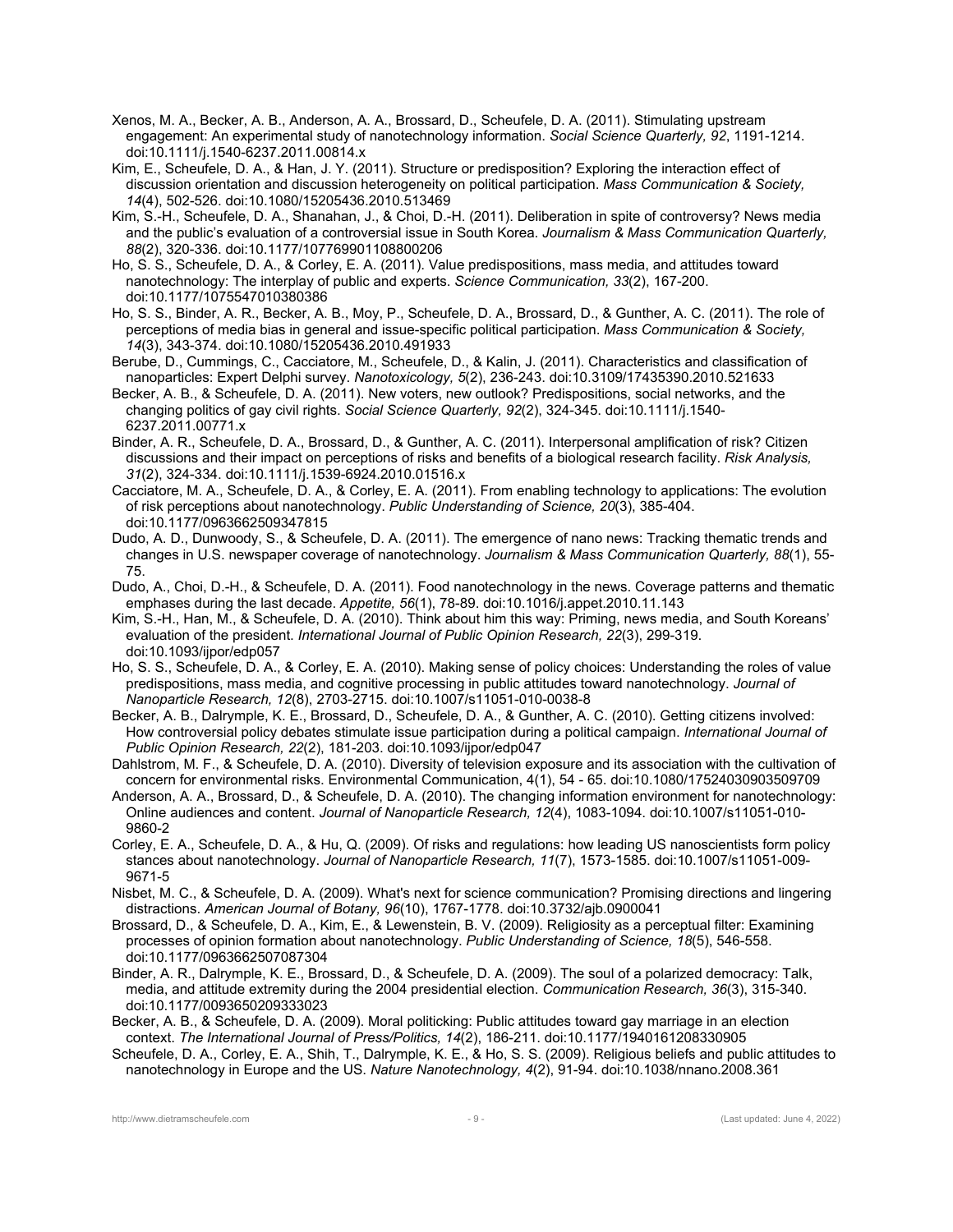- Hardy, B., & Scheufele, D. A. (2009). Presidential campaign dynamics and the ebb and flow of talk as a moderator: Media exposure, knowledge of candidate issue stances, and political discussion. *Communication Theory, 19*(1), 89–101. doi:10.1111/j.1468-2885.2008.01334
- Becker, A. B., & Scheufele, D. A. (2008). Public perceptions of the use of steroids in sport: Contextualizing communication efforts. *International Journal of Sport Communication, 1*(4), 444-457.
- Ho, S. S., Brossard, D., & Scheufele, D. A. (2008). Effects of value predispositions, mass media use, and knowledge on public attitudes toward embryonic stem cell research. *International Journal of Public Opinion Research, 20*(2), 171-192.
- Ho, S., Brossard, D., & Scheufele, D. A. (2007). The Polls Trends: Public reactions to global health threats and infectious diseases. *Public Opinion Quarterly, 71*(4), 671-692.
- Scheufele, D. A., Corley, E. A., Dunwoody, S., Shih, T., Hillback, E., & Guston, D. (2007). Scientists worry about some risks more than the public. *Nature Nanotechnology, 2*(12), 732-734.
- Shaw, B., Scheufele, D. A., & Catalano, S. (2007). The role of presence awareness in organizational communication: An exploratory field experiment. *Behaviour & Information Technology, 26*(5), 377-384.
- Dalrymple, K. E., & Scheufele, D. A. (2007). Finally informing the electorate? How the Internet got people thinking about presidential politics in 2004. *The Harvard International Journal of Press/Politics, 12*(3), 96-111.
- Jacobson, C. A., Brown, T. L., & Scheufele, D. A. (2007). Gender-biased data in survey research regarding wildlife. *Society & Natural Resources, 20*(4), 373-377.
- Scheufele, D. A., & Tewksbury, D. (2007). Framing, agenda-setting, and priming: The evolution of three media effects models. *Journal of Communication, 57*(1), 9-20.
- Scheufele, D. A., Kim, E., & Brossard, D. (2007). My friend's enemy: How split-screen debate coverage influences evaluations of presidential debates. *Communication Research, 34*(1), 3-24.
- Lee, C., & Scheufele, D. A. (2006). The influence of knowledge and deference toward scientific authority: A media effects model for public attitudes toward nanotechnology. *Journalism & Mass Communication Quarterly, 83*(4), 819-834.
- Scheufele, D. A., Hardy, B., Brossard, D., Waismel-Manor, I. S., & Nisbet., E. (2006). Democracy based on difference: Examining the links between structural heterogeneity, heterogeneity of discussion networks, and democratic citizenship. *Journal of Communication, 56*(4), 728-753.
- Hayes, A., Scheufele, D. A., & Huge, M. (2006). Nonparticipation as self-censorship: Publicly-observable political activity in a polarized opinion climate. *Political Behavior*, *28*(3), 259-283.
- Shah, D. V., & Scheufele, D. A. (2006). Opinion leaders as information seekers: Communication pathways to civic participation. *Political Communication, 23*(1), 1-22.
- Scheufele, D. A. & Lewenstein, B. V. (2005). The public and nanotechnology: How citizens make sense of emerging technologies. *Journal of Nanoparticle Research, 7*(6), 659-667.
- Lee, C., Scheufele, D. A., & Lewenstein, B. V. (2005). Public attitudes toward emerging technologies: Examining the interactive effects of cognitions and affect on public support for nanotechnology. *Science Communication, 27*(2), 240-267*.*
- Gore, M. F., Siemer, W. L., Shanahan, J., Scheufele, D. A., & Decker, D. J. (2005). Effects on risk perception of media coverage of a black bear-related human fatality. *Wildlife Society Bulletin 33*(2), 507-516.
- Scheufele, D. A., Nisbet, M., & Ostman, R. E. (2005). International news in times of crisis: September 11 news coverage, public opinion, and support for civil liberties*. Mass Communication & Society, 8*(3*)*, 197-218.
- Hardy, B. W., & Scheufele, D. A. (2005). Examining differential gains from Internet use: Comparing the role of talk and online interactions. *Journal of Communication, 55*(1), 71-84.
- Kim, S., Scheufele, D. A., & Shanahan, J. (2005). Who cares about the issues? Issue voting and the role of news media during the 2000 presidential election. *Journal of Communication 55*(1), 103-121.
- Nisbet, M., & Scheufele, D. A. (2004). Internet use and participation: Political talk as a catalyst for online citizenship. *Journalism & Mass Communication Quarterly, 81*(4), 877-896.
- Shanahan, J., Scheufele, D. A., Yang, F., & Hizi, S. (2004). Cultivation and spiral of silence effects: The case of smoking. *Mass Communication & Society, 7*(4), 413-428.
- Scheufele, D. A., Nisbet., M. C., Brossard, D., & Nisbet, E. C. (2004). Social structure and citizenship: Examining the impacts of social setting, network heterogeneity and informational variables on political participation. *Political Communication, 21*(3), 315-338.
- Nisbet, E. C., Nisbet, M. C., Scheufele, D. A., & Shanahan, J. E. (2004). Public diplomacy, television news, and Muslim opinion. *The Harvard International Journal of Press/Politics, 9*(2), 11-37.
- Scheufele, D. A., Nisbet, M. C., & Brossard, D. (2003). Pathways to participation? Religion, communication contexts, and mass media. *International Journal of Public Opinion Research, 15*(3), 300-324.
- Joines, J. L., Scherer, C. W., & Scheufele, D. A. (2003). Exploring motivations for consumer Web use and their implications for e-commerce. *The Journal of Consumer Marketing, 20*(2), 90-108.
- Foucault, B., & Scheufele, D. A. (2002). Web vs. campus store? Why students buy textbooks online. *The Journal of Consumer Marketing, 19*(5), 409-423.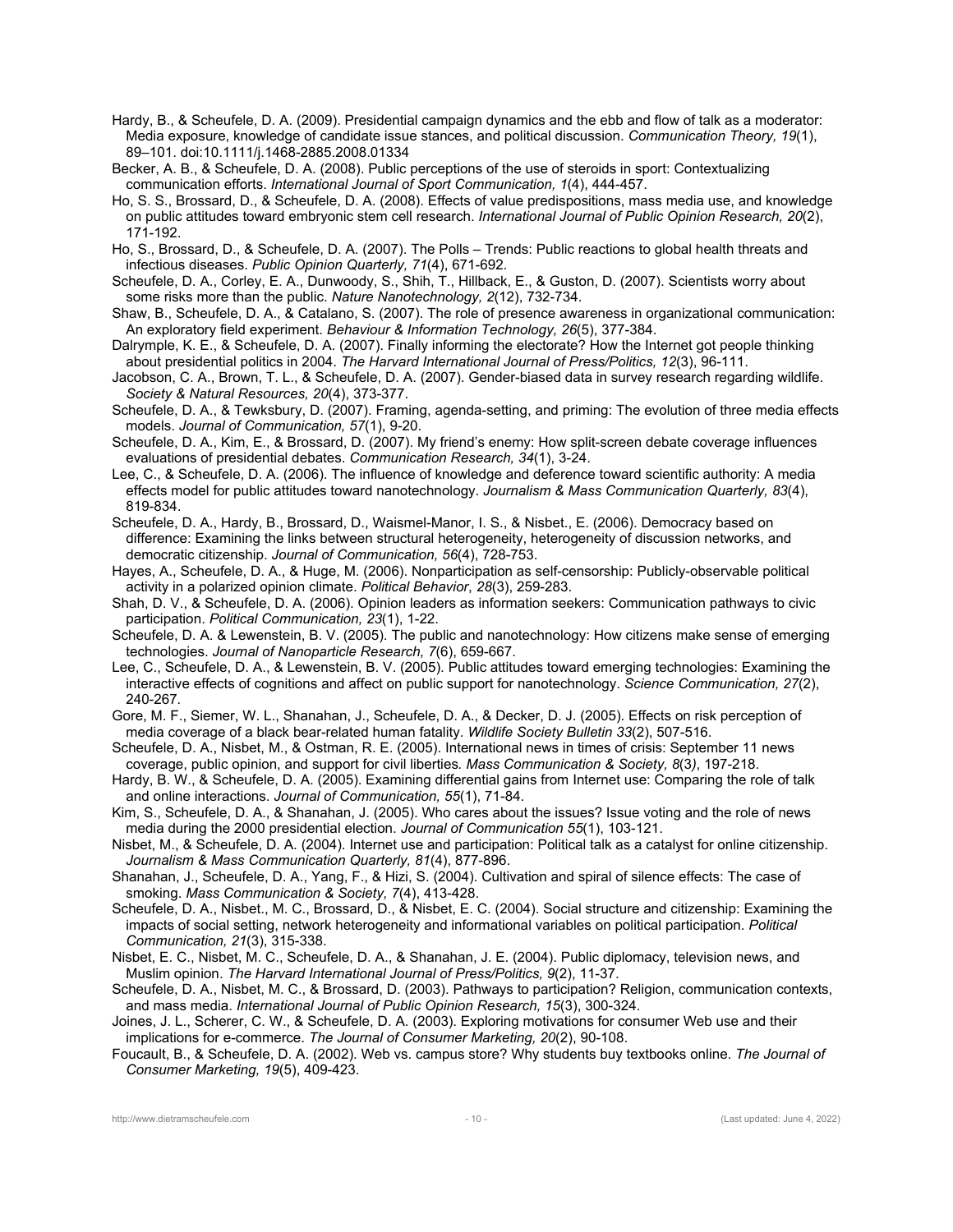- Nisbet, M., Scheufele, D. A., Shanahan, J. E., Moy, P., Brossard, D., & Lewenstein, B. V. (2002). Knowledge, reservations, or promise? Mass media and public perceptions of science. *Communication Research*, *29*(5), 584- 608.
- Scheufele, D. A., Shanahan, J., & Kim, S. (2002). Who cares about the issues? Media influences on issue
- awareness, issue stance, and issue involvement. *Journalism & Mass Communication Quarterly, 79*(2)*,* 427-444. Scheufele, D. A., & Nisbet, M. (2002). Democracy online: New opportunities and dead ends*. Harvard International Journal of Press/Politics, 7*(3), 53-73.
- Chong, M., & Scheufele, D. A. (2002). Public acceptance of Golden Rice in Thailand. *Journal of Development Communication, 13(1)*, 58-69*.*
- Kim, S.-H., Scheufele, D. A., & Shanahan, J. E. (2002). Agenda-setting, priming, framing and second-levels in local politics. *Journalism & Mass Communication Quarterly, 79*(1), 7-25.
- Scheufele, D. A. (2002). Differential gains from mass media and their implications for participatory behavior. *Communication Research, 29*(1), 45-64*.*
- Moy, P., Scheufele, D. A., Eveland, W. P. Jr., & McLeod, J. M. (2001). Support for the death penalty and rehabilitation: Question artifact or communication effect? *Journal of Applied Social Psychology, 31*(11), 2230-2255*.*
- Shanahan, J., Scheufele, D. A., & Lee, E. (2001). The polls Trends: Attitudes about biotechnology and genetically modified organisms. *Public Opinion Quarterly, 65*(2), 267-281.
- Scheufele, D. A., Shanahan, J., & Lee, E. (2001). Real talk: Manipulating the dependent variable in spiral of silence research*. Communication Research, 28*(3), 304-324*.*
- Scheufele, D. A., & Eveland, W. P., Jr. (2001). Perceptions of "public opinion" and "public" opinion expression. *International Journal of Public Opinion Research, 13*(1), 26-44.
- Moy, P., & Scheufele, D. A. (2000). Media effects on political and social trust. *Journalism & Mass Communication Quarterly, 77*(4), 730-745.
- Scheufele, D. A. (2000). Talk or conversation? Dimensions of interpersonal discussion and their implications for participatory democracy. *Journalism & Mass Communication Quarterly, 77*(4), 713-729*.*
- Eveland, W. P. Jr., & Scheufele, D. A. (2000). Connecting news media use with gaps in knowledge and participation. *Political Communication, 17*(3), 215-237. doi:10.1080/105846000414250 (Listed by ISI as the third most frequently cited article in *Political Communication*.)
- Scheufele, D. A. (2000). Agenda-setting, priming, and framing revisited: Another look at cognitive effects of political communication. *Mass Communication & Society, 3*(2), 297-316.
- Scheufele, D. A., & Shah, D. V. (2000). Personality strength and social capital: The role of dispositional and informational variables in the production of civic participation. *Communication Research, 27*(2)*,* 107-131.
- Scheufele, D. A., & Moy, P. (2000). Twenty-five years of the spiral of silence: A conceptual review and empirical outlook. *International Journal of Public Opinion Research, 12*(1)*, 3-28*.
- McLeod, J. M., Scheufele, D. A., Moy, P., Horowitz, E. M., Holbert, R. L., Zhang, W., Zubric, S., & Zubric, J. (1999). Understanding deliberation: The effects of discussion networks on participation in a public forum. *Communication Research, 26*(6), 623-654.
- McLeod, J. M., Scheufele, D. A., & Moy, P. (1999). Community, communication, and participation: The role of mass media and interpersonal discussion in local political participation. *Political Communication, 16*(3), 315-336*.*
- Schönbach, K., Lauf, E., McLeod, J. M., & Scheufele, D. A. (1999). Distinction and integration: Sociodemographic determinants of newspaper reading in the USA and Germany, 1974-96. *European Journal of Communication, 14*(2), 225-239*.*
- Moy, P., Scheufele, D. A., & Holbert, R. L. (1999). Television use and social capital: Testing Putnam's time displacement hypothesis. *Mass Communication & Society, 2*(1/2), 25-43*.*
- Scheufele, D. A. (1999). Discussion or dispute? An exploratory study examining dimensions of public opinion expression. *International Journal of Public Opinion Research, 11*(1)*,* 24-58.
- Scheufele, D. A. (1999). Framing as a theory of media effects. *Journal of Communication, 49*(1), 103-122.

#### *Perspectives and Commentary Articles*

- Scheufele, D. A. (2022). Understanding (perceptions of) emerging information ecologies. *Journalism & Communication Monographs, 24*(2), 141-145. doi:10.1177/15226379221092022
- Scheufele, D. A. (2022). Thirty years of science–society interfaces: What's next? *Public Understanding of Science, 31*(3) 297-304. doi:10.1177/09636625221075947
- Brossard, D., & Scheufele, D. A. (2022). The chronic growing pains of communicating science online. *Science, 375*(6581), 613-614. doi:10.1126/science.abo0668
- Scheufele, D. A., Krause, N. M., & Freiling, I. (2021). Misinformed about the "infodemic?" Science's ongoing struggle with misinformation. *Journal of Applied Research in Memory and Cognition, 10*(4), 522-526. doi:10.1016/j.jarmac.2021.10.009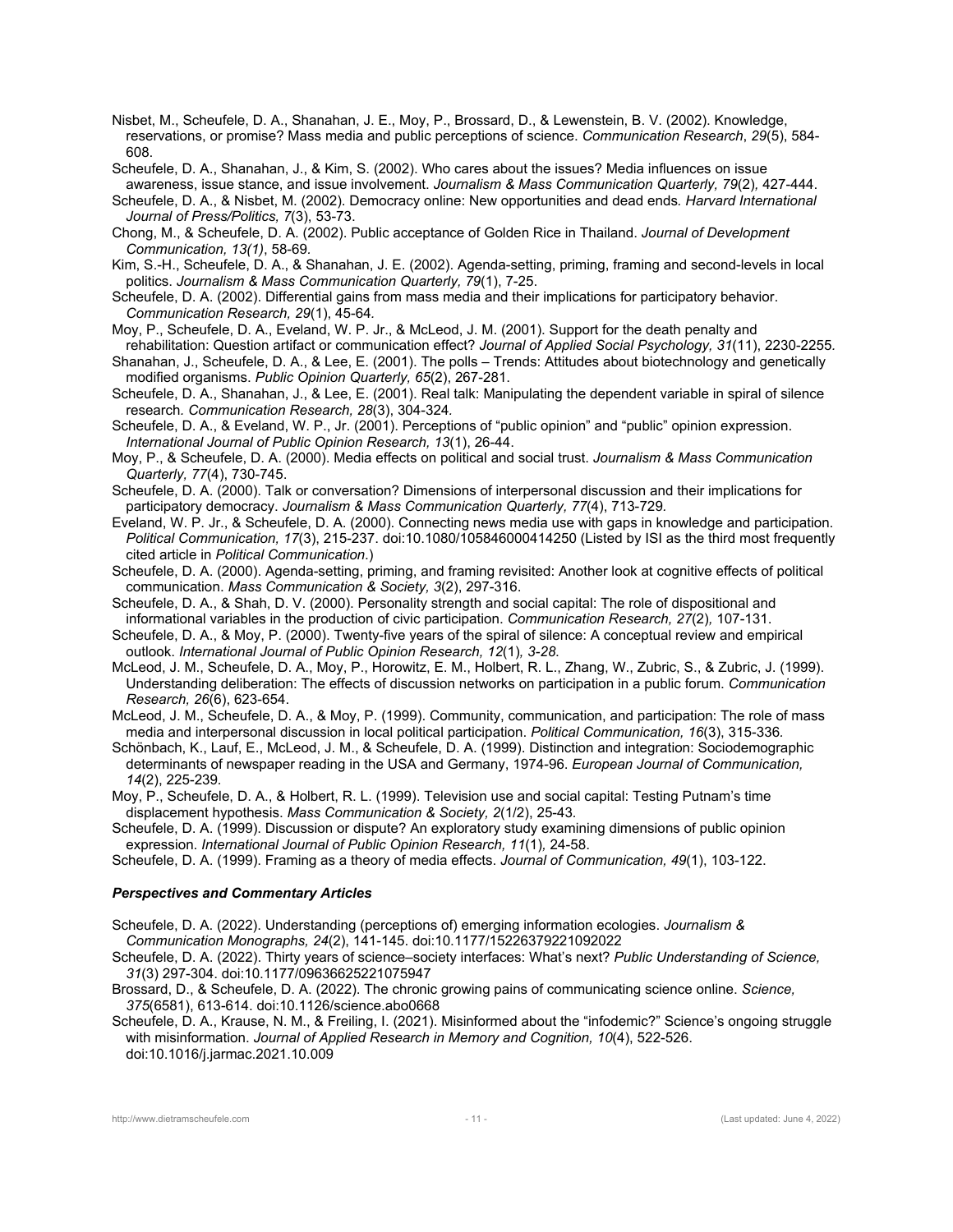Good Christopherson, E., Howell, E. L., Scheufele, D. A., Viswanath, K., & West, N. P. (2021). How science philanthropy can build equity. *Stanford Social Innovation Review, Fall*, 48-55. doi:10.48558/p4g8-qm77

Krause, N. M., Scheufele, D. A., Freiling, I., & Brossard, D. (2021). The trust fallacy. *American Scientist, July–August*, 226-231.

Scheufele, D. A., Hoffman, A. J., Neeley, L., & Reid, C. M. (2021). Misinformation about science in the public sphere. *Proceedings of the National Academy of Sciences, 118*(15), e2104068118. doi:10.1073/pnas.2104068118

Scheufele, D. A., Krause, N. M., Freiling, I., & Brossard, D. (2020). How not to lose the COVID-19 communication war. *Issues in Science and Technology, April 17*. Retrieved from https://issues.org/covid-19-communication-war/ (also republished in Slate.com: https://slate.com/technology/2020/04/covid19-misinformation-sciencecommunication.html).

Fischhoff, B., & Scheufele, D. A. (2019). The Science of Science Communication III. *Proceedings of the National Academy of Sciences, 116*(16), 7632-7633. doi:10.1073/pnas.1902256116

Scheufele, D. A. (2018). Beyond the choir? The need to understand multiple publics for science. *Environmental Communication, 12*(8), 1123-1126. doi:10.1080/17524032.2018.1521543

Good Christopherson, E., Scheufele, D. A, & Smith, B. (2018). The civic science imperative. *Stanford Social Innovation Review, 16*(2), 46-52.

Scheufele, D. (2018). (New) political interfaces in the life sciences. *Politics and the Life Sciences, 37*(1), 78-87. doi:10.1017/pls.2017.9

Akin, H., Brossard, D., Hardy, B. W., & Scheufele, D. A. (2017). Bill Nye can't save the world. *Slate.com, April 27*. (http://www.slate.com/articles/health\_and\_science/science/2017/04/why\_bill\_nye\_s\_show\_won\_t\_save\_the\_world. html).

Yeo, S. K., Cacciatore, M. A., Brossard, D., Scheufele, D. A., & Xenos, M. A. (2014). Science gone social. *The Scientist, 28*(10), 27-28.

Fischhoff, B., & Scheufele, D. A. (2014). The Science of science communication II. *Proceedings of the National Academy of Sciences, 111*(Supplement 4), 13583-13584. doi:10.1073/pnas.1414635111

- Yeo, S. K., Xenos, M., Brossard, D., & Scheufele, D. A. (2014). Disconnected discourses. *Materials Today, 17*(2), 48- 49. doi:http://dx.doi.org/10.1016/j.mattod.2014.01.002
- Scheufele, D. A. (2013). Comment isn't free: The downside of Web 2.0. *New Scientist.*  (http://www.newscientist.com/article/dn24403-comment-isnt-free-the-downside-of-web-20.html).

Fischhoff, B., & Scheufele, D. A. (2013). The science of science communication. *Proceedings of the National Academy of Sciences, 110*(Supplement 3), 14031-14032. doi:10.1073/pnas.1312080110

Yeo, S. K., Brossard, D., Scheufele, D. A., Nealey, P., Corley, E. A. (2013). Tweeting to the top. *The Scientist* (http://www.the-scientist.com/?articles.view/articleNo/36274/title/Opinion--Tweeting-to-the-Top/).

- Brossard, D., & Scheufele, D. A. (2013, March 11). O efeito da baixaria, *O Estado De Sao Paulo*, p. L4.
- Brossard, D., & Scheufele, D. A. (2013, March 6). The net effect of mischief makers, The Straits Times, p. A25.

Brossard, D., & Scheufele, D. A. (2013, March 2). This story stinks, *The New York Times*, p. SR5.

Brossard, D., & Scheufele, D. A. (2013). Science, new media, and the public. *Science, 33*(6115), 40-41. doi:10.1126/science.1232329

Nisbet, M. C., & Scheufele, D. A. (2012). The polarization paradox: Why hyperpartisanship strengthens conservatism and undermines liberalism. *Breakthrough Journal, 3*, 55-69.

Nisbet, M. C., & Scheufele, D. A. (2012). Scientists' intuitive failures: Much of what researchers believe about the public and effective communication is wrong. *The Scientist* (http://the-scientist.com/2012/07/23/opinion-scientistsintuitive-failures/).

Binder, A. R., Scheufele, D. A., & Brossard, D. (2012). Misguided science policy? The pitfalls of using public meetings as surrogate gauges of public opinion. *The Scientist* (http://the-scientist.com/2012/04/10/opinion-misguidedscience-policy/).

Scheufele, D. A. (2011, January 20). Our nation's fear of political complexity, *Milwaukee Journal Sentinel*.

Scheufele, D. A. (2011). Hauptunterschied ist das privatwirtschaftliche Denken: Vergleich deutscher und amerikanischer Hochschulkultur. In GATE-Germany (Ed.), *Länderprofile: Edition USA* (p. 15). Bonn: Deutscher Akademischer Austauschdienst.

Ladwig, P., Anderson, A. A., Brossard, D., Scheufele, D. A., & Shaw, B. (2010). Narrowing the nano discourse? *Materials Today, 13*(5), 52-54. doi:10.1016/s1369-7021(10)70084-5

Corley, E. A., & Scheufele, D. A. (2010). Outreach gone wrong? When we talk nano to the public, we are leaving behind key audiences. *The Scientist, 24*(1), p. 22.

Scheufele, D. A. (2010). The future of communication: Theory and methodology? *AEJMC DIG News, January*, p. 2.

- Nisbet, M. C., Brossard, D., & Scheufele, D. A. (2009). Science needs a storyline. *The Observatory/Columbia Journalism Review* (http://www.cjr.org/the\_observatory/science\_needs\_a\_storyline.php).
- Scheufele, D. A., Brossard, D., Dunwoody, S., Corley, E. A., Guston, D. H., & Peters, H. P. (2009). Are scientists really out of touch? *The Scientist* (http://classic.the-scientist.com/news/display/55875/).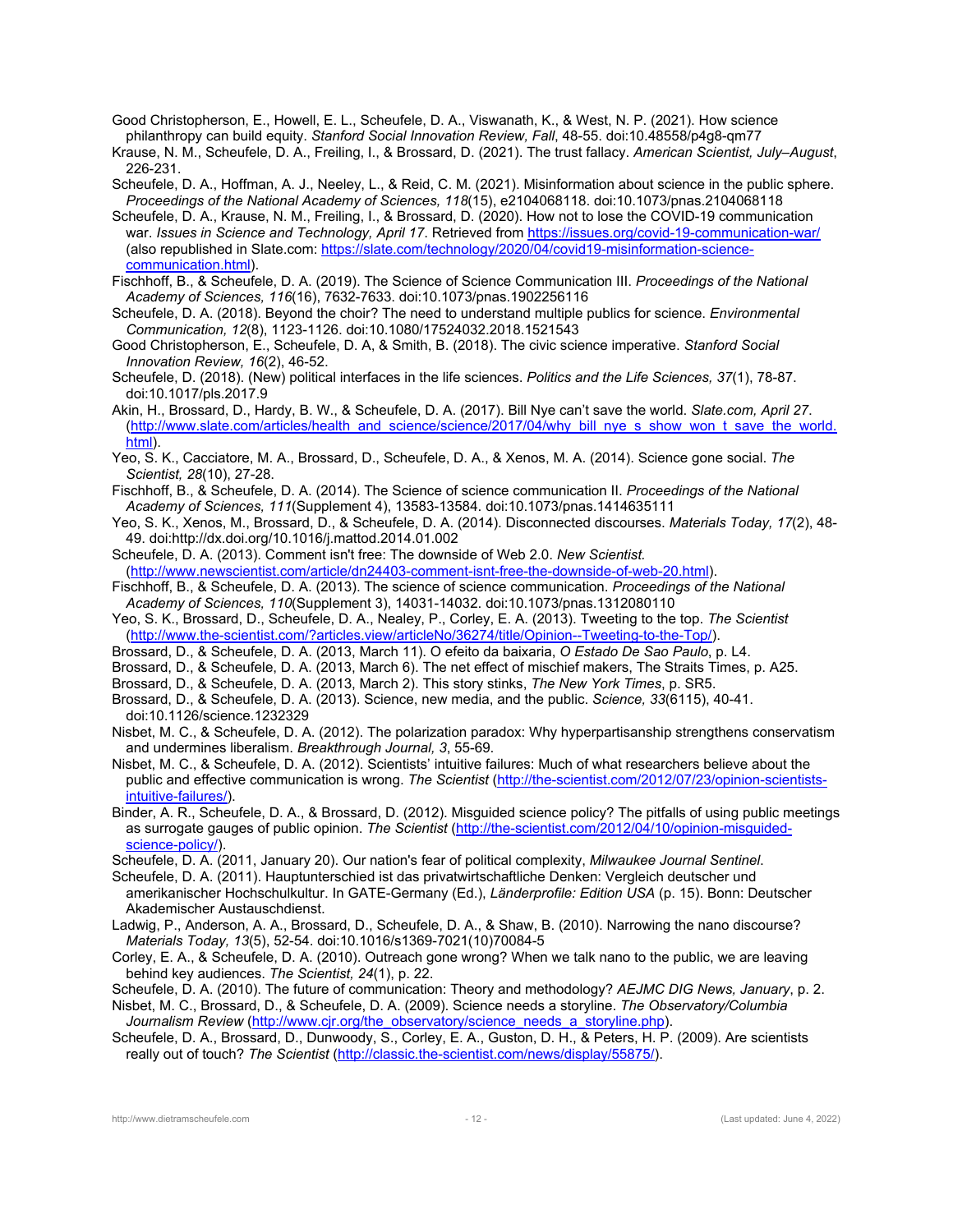Scheufele, D. A., & Corley, E. A. (2008). The science and ethics of good communication. *Next Generation Pharmaceutical, 4*(1), 66.

Scheufele, D. A., & Brossard, D. (2008). Nanotechnology as a moral issue? Religion and science in the U.S. *AAAS Professional Ethics Report, 21*(1), 1-3. (Cover article)

Nisbet, M. C., & Scheufele, D. A. (2007). The future of public engagement. *The Scientist, 21*(10), 38-44*.* (Cover article)

Scheufele, D. A. (2007). Nano does not have a marketing problem … yet. *Nano Today, 2*(5), 48.

Scheufele, D. A. (2006). Five lessons in nano outreach. *Materials Today, 9*(5), 64.

Scheufele, D. A. (2005). The "scientific citizen" and nanotech: Chasing an unrealistic ideal? *Small Times*  (http://www.electroiq.com/articles/stm/2005/11/the-scientific-citizen-and-nanotech-chasing-an-unrealisticideal.html).

Scheufele, D. A. (2004, March 15). Gay marriage? Not this election. *The Ithaca Journal*, p. 11A.

Scheufele, D. A. (2000, July 5)*.* Technical issues related to polling in a community. *The Ithaca Journal*, p. 9A.

Ostman, R. E., & Scheufele, D. A. (2000, June 10). What opinion polling can, can't do. *The Ithaca Journal*, p. 10A.

## *Proceedings and Technical Reports (select)*

National Academies of Sciences, Engineering, & Medicine. (2022). *Addressing inaccurate and misleading information about biological threats through scientific collaboration and communication in Southeast Asia*. Washington, DC: The National Academies Press.

National Academies of Sciences, Engineering, & Medicine. (2019). *Reproducibility and replicability in science*. Washington, DC: The National Academies Press.

National Academies of Sciences, Engineering, and Medicine. (2017). *Human genome editing: Science, ethics, and governance*. Washington, DC: The National Academies Press.

National Academies of Sciences, Engineering, and Medicine. (2016). *Communicating science effectively: A research agenda*. Washington, DC: The National Academies Press.

## **REFEREED CONVENTION PAPERS & PRESENTATIONS (PAST THREE YEARS)**

- Middleton, L., Beets, B., Bao, L., Scheufele, D. A., Brossard, D., Feinstein, N. W., Heisler, L., Tangen, T., & Handelsman, J. (2022, August). *Are universities walking the talk? Exploring what really drives scientists to engage with the public*. Presented to the annual convention of the Association for Education in Journalism & Mass Communication (AEJMC), Detroit, MI.
- Molder A. L., Howell, E. L., DeSalazar, M., Kirschner, E., Goodwin, S. S., Scheufele, D. A. (2022, August). *Race, gender, and credentials as credibility cues? Communicating about emerging science across diverse audiences*. Presented to the annual convention of the Association for Education in Journalism & Mass Communication (AEJMC), Detroit, MI.

Krause, N. M., Freiling, I., & Scheufele, D. A. (2022, May). *The infodemic 'infodemic:' Toward a more nuanced understanding of truth-claims and (not) combatting misinformation*. Presented at the annual convention of the International Communication Association (ICA), Paris, France.

- Molder A. L., Howell, E. L., DeSalazar, M., Kirschner, E., Goodwin, S. S., & Scheufele, D. A. (2022, May). *Reaching beyond the proverbial choir: Examining the impact of science documentaries and representations of scientists to engage with underserved audiences*. Presented at the annual convention of the International Communication Association (ICA), Paris, France.
- Yang, S., Krause, N. M., Bao, L., Calice, M., Newman, T. P., Scheufele, D. A., Xenos, M. A., & Brossard, D. (2022, May). *In AI we trust: The interplay of media use, political ideology, and trust in shaping emerging AI attitudes*. Presented at the annual convention of the International Communication Association (ICA), Paris, France.
- Calice, M. N., Beets, B., Bao, L., Scheufele, D. A., Freiling, I., Brossard, D., Feinstein, N. W., Handelsman, J., Heisler, L., Tangen, T. (November 2021). *Public engagement: Scientists' lived experiences and perspectives underscore barriers and a changing culture in academia.* Presented at the Science & You Conference, Metz, France.
- Molder A. L., Howell, E. L., Scheufele, D. A., DeSalazar, M., Kirschner, E., Goodwin, S. S. (2022, January). *Reaching beyond a proverbial choir with research-practice partnerships in filmmaking*. Presented at the annual convention of the American Association for the Advancement of Science (AAAS), Virtual.
- Bao, L., Calice, M. N., Krause, N. M., Wirz, C. D., Scheufele, D. A.,Brossard, D., Newman, T. P., & Xenos, M. A. (2021, August). *Communicating AI: Segmenting audiences on risk and benefit perceptions*. Presented at the annual convention of the Association for Education in Journalism and Mass Communication (AEJMC), Virtual.
- Freiling, I., Krause, N. M., Chen, K., & Scheufele, D. A. (2021, August). *Science of open (communication) science: Toward an evidence-driven understanding of quality criteria in communication research*. Presented at the annual convention of the Association for Education in Journalism and Mass Communication (AEJMC), Virtual.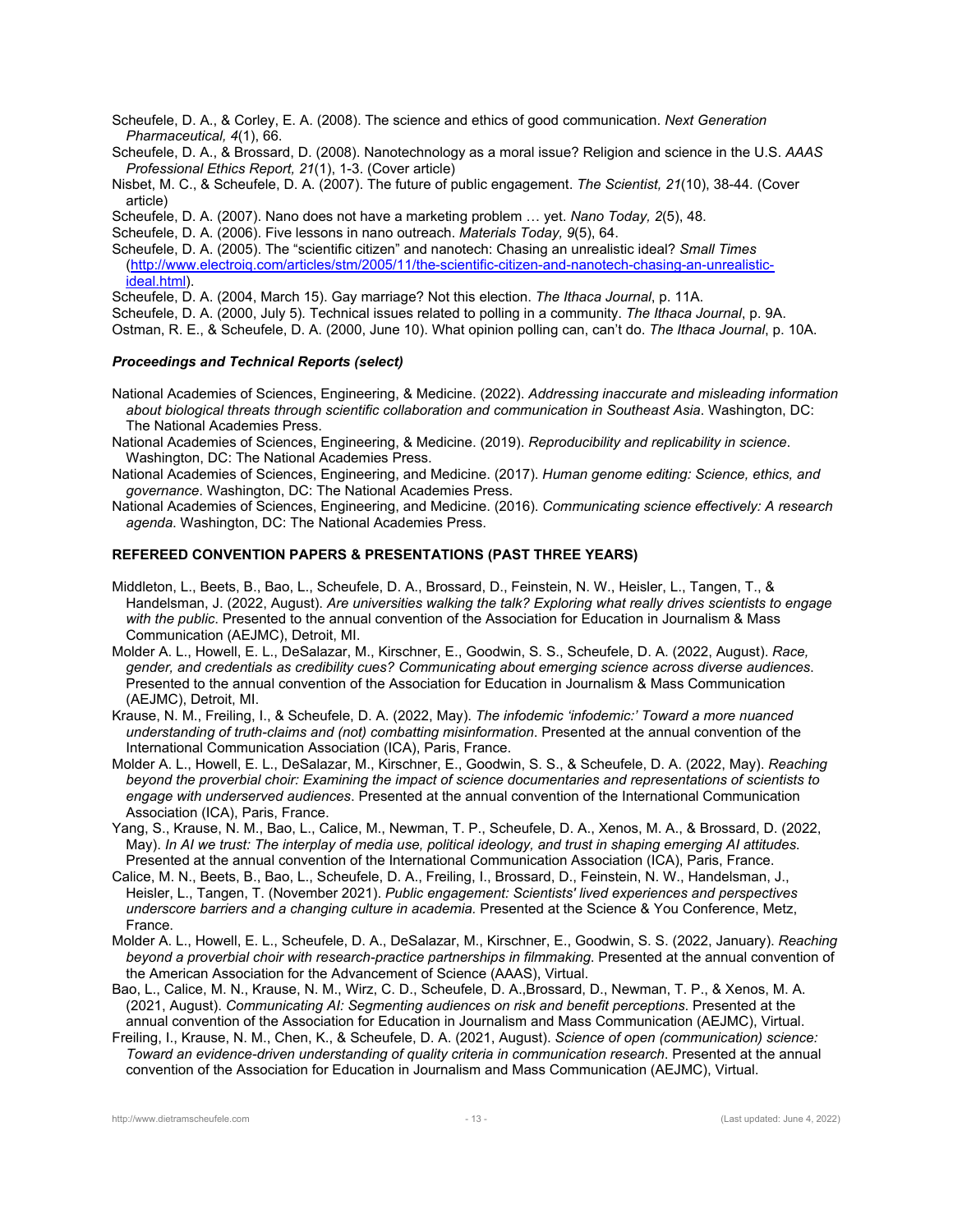Calice, M. N., Bao, L., Beets, B., Brossard, D., & Scheufele, D. A. (2021, August). *A triangulated approach for understanding scientists' perceptions of public engagement with science*. Presented at the annual convention of the Association for Education in Journalism and Mass Communication (AEJMC) annual conference, Virtual.

Calice, M. N., Freiling, I., Scheufele, D. A., Brossard, D., Newman, T. P., & Xenos, M. A. (2021, July). *When educated whites don't see a problem: Divides in public opinion on AI-based policing based on race and literacy*. Presented at the Science Public Engagement Partnership (SciPEP) conference, Virtual.

Freiling, I., Krause, N. M., Scheufele, D. A., & Brossard, D. (2021, May). *Believing and sharing misinformation, factchecks, and accurate information on social media: Anxiety during COVID-19.* Presented at the annual convention of the International Communication Association (ICA), Virtual.

Calice, M. N., Bao, L., Freiling, I., Howell, E., Yang, S., Xenos, M. A., Brossard, D., Newman, T. P., & Scheufele, D. A. (2021, May). *New gatekeepers, old partisan patterns: How partisanship shapes perceptions of "algorithmic news bias."* Presented at the annual convention of the International Communication Association (ICA) Conference, Virtual.

Bao, L., Howell, E., Calice, M. N., Freiling, I., Scheufele, D. A., Newman, T. P., Brossard, D., & Xenos, M. A., (2021, May). *How ideology and media use predict conspiracy theory beliefs in the U.S.* Presented at the annual convention of the International Communication Association (ICA) Conference, Virtual.

Freiling, I., Krause, N. M., Scheufele, D. A., & Brossard, D. (2021, April). *Anxiety fueling belief in and sharing of true, false, and corrected information on social media during COVID-19*. DACH21: Three-Country Conference on Communication Science, Virtual.

Krause, N. M., Freiling, I., Wirz, C.D., Yang, S., Newman, T. P., Brossard, D., Scheufele, D. A., Xenos, M. A. (2020, December). *Faith in intelligence design: The interplay of trust and partisanship in shaping attitudes toward AI*. Presented to the annual convention of the Society for Risk Analysis (SRA), Virtual.

Anderson, J. T., Howell, E. L., Xenos, M. A., Scheufele, D. A., & Brossard, D. (2020, Aug). *Learning without seeking: How incidental exposure to science news on social media may fill in a science knowledge gap.* Presented at the Association for Education in Journalism and Mass Communication (AEJMC) annual conference, Virtual.

Bao, L., Calice, M. N., & Scheufele, D. A. (2020, Aug). *Are productive scientists more willing to engage with the public?* Presented at the annual conference of the Association for Education in Journalism and Mass Communication (AEJMC), Virtual.

Bao, L., Calice, M. N., Rose, K. M., & Brossard, D. (2020, Aug). *Structures of engagement: How institutional structures at U.S. land-grant universities impact science faculty public engagement.* Presented at the annual conference of the Association for Education in Journalism and Mass Communication (AEJMC), Virtual.

Krause, N. M., Howell, E. L., Xenos, M. A., Scheufele, D. A., & Brossard, D. (2020, May). *Enabling decision-relevant debates about human genome editing.* Presented at the Public Communication of Science and Technology (PCST) conference, Aberdeen, Scotland.

Bao, L., Calice, M. N., Brossard, D., Rose, K. M., Markowitz, E. M., & Scheufele, D. A. (2020, May). *Understanding willingness to engage in "democratic outreach" among science faculty at U.S. land-grant universities*. Presented at the Public Communication of Science and Technology (PCST) Conference, Aberdeen, Scotland.

Calice, M. N., Bao, L., Rose, K. M., Brossard, D., Markowitz, E., & Xenos, M. A. (2020, May). *Actions and associations: understanding scientists' perceptions of public engagement through analyses of open-ended survey responses*. Presented at the Public Communication of Science and Technology (PCST) conference, Aberdeen, Scotland.

Wirz, C. D., Howell, E. L., Holesovsky, C. M., Brossard, D., Xenos, M. A., & Scheufele, D. A. (2020, May). *Communication and expertise: Understanding synthetic biology experts' views of the regulations surrounding their field*. Presented at the Public Communication of Science and Technology (PCST) conference, Aberdeen, Scotland.

Howell, E. L., & Scheufele, D. A. (2020, May). U.S. scientists views of gene editing: *Measuring short-term impact of the documentary film, Human Nature*. Presented at the Public Communication of Science and Technology (PCST) conference, Aberdeen, Scotland.

## **PUBLIC LECTURES AND KEYNOTE TALKS (PAST THREE YEARS)**

2022 Talk, Board of Directors and Trustees, Kavli Foundation, Menlo Park, CA

2022 Talk, Center for Advanced Studies, University of Illinois at Urbana-Champaign (virtual)

2021 Keynote, ELEVATE Academy, Minneapolis, MN

2021 Talk, Michigan Technological University, Houghton, MI (virtual)

2021 Talk, The Roslin Institute, University of Edinburgh, UK (virtual)

2021 Keynote, Huang Fellows Symposium, Duke University (virtual)

2021 Keynote, DACH 21: Three-Country Conference on Communication Science, Zurich, Switzerland (virtual)

2020 Talk, Committee on "Ethical, legal, and regulatory issues associated with neural chimeras and organoids," National Academies of Sciences, Engineering, and Medicine (virtual)

2020 Keynote, European Science Engagement Association annual meeting, Cork, Ireland (virtual)

http://www.dietramscheufele.com - 14 - (Last updated: June 4, 2022)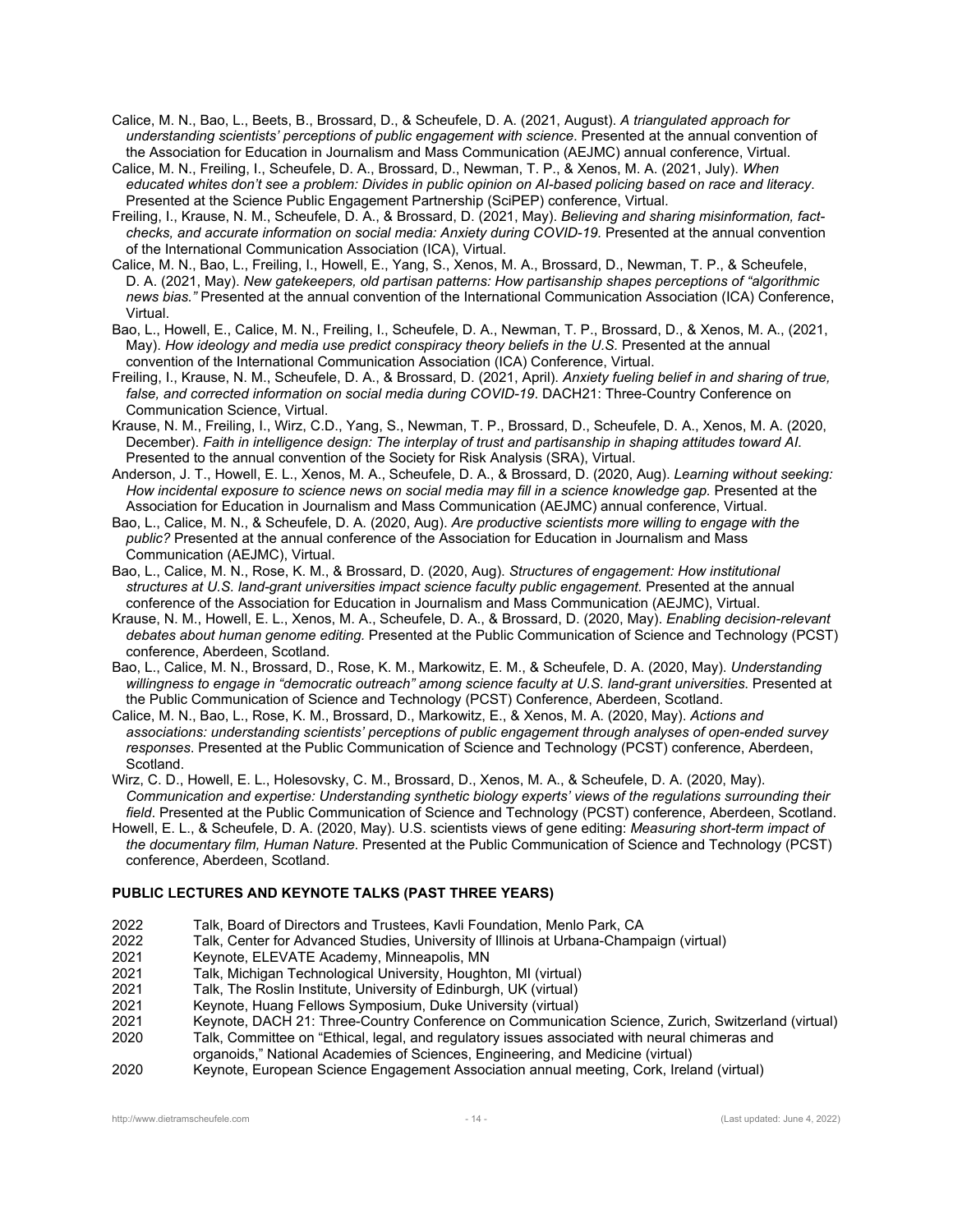- 2020 Talk, Carey Law School, University of Pennsylvania (virtual)
- 2020 Talk, NAM Leadership Consortium, National Academy of Medicine (virtual)
- Talk, International Network for Government Science Advice (virtual)
- 2020 Keynote, CPH:DOX film festival, Copenhagen, Denmark (virtual)
- 2020 Talk, Consortium on Law and Values in Health, Environment & the Life Sciences, University of Minnesota
- 2020 Talk, Institut für Publizistik, Universität Wien, Vienna, Austria

## **TEACHING & ADVISING**

## *Courses Taught*

- *Wisconsin:* J&MC 449: Research and Strategy; J&MC 618: Mass Communication and Political Behavior (cross-listed with Political Science); J&MC 658: Communication Research Methods; J&MC 699: Collaborative Leadership; J&MC 880: Internet and Civic Life; LSC 251: Science, Media & Society (both online and in person); LSC 375: Science, Communication, and Policy; LSC 660: Data Analysis in Communication; LSC 700: Research Colloquium; LSC 720: Introduction to Communication Theory and Research; LSC 806: Conceptualization and Design of Communication Research; LSC 902: Public Opinion and Science; STS 201: Where Science Meets Society
- *Dresden:* Vorlesung: Science Communication I & II; Vorlesung: Science in Media & Public Opinion;
- Seminar: Science in Media & Public Opinion; Seminar: Political Communication in Times of the Internet *Cornell*: Comm 282: Communication Industry Research; Comm 376: Planning Communication Campaigns; Comm 376DL: Planning Communication Campaigns (online); Comm 382: Advanced Undergraduate Research Methods; Comm 420/620: Public Opinion and Social Processes; Comm 494/694 Special Topics/Seminar in Communication: Mass Communication and Political Behavior; Comm 682: Graduate Research Methods

## **ADMINISTRATION & SERVICE**

#### *Associations, Foundations and Industry*

2021-Pres. Member, Advisory Board, LabX, National Academy of Sciences, Engineering, and Medicine 2019-Pres. Member, Division of Behavioral and Social Sciences and Education (DBASSE) Advisory Committee, National Academy of Sciences, Engineering, and Medicine (two 3-year terms) 2018-Pres. Co-Chair, Standing Committee on Advancing Science Communication Research and Practice, National Academy of Sciences, Engineering, and Medicine 2017-Pres. Member, Advisory Board, AAAS SciLine 2017-Pres. Member, Board on Health Sciences Policy, National Academy of Sciences, Engineering, and Medicine (two 3-year terms) 2011-Pres. Member, Advisory Board, Earl Babbie Research Center, Chapman University 2021-22 Co-Chair, Consensus Study Committee on Addressing Inaccurate and Misleading Information about Biological Threats through Scientific Collaboration and Communication, National Academy of Sciences, Engineering, and Medicine 2016-22 Member, Division on Earth and Life Studies (DELS) Advisory Committee, National Academy of Sciences, Engineering, and Medicine (two 3-year terms) 2018-21 Member, B. Aubrey Fisher Mentorship Award Committee, International Communication Association 2020 Planning Committee, Workshop on Advancing Effective Obesity Communications, Health and Medicine Division, National Academy of Sciences, Engineering, and Medicine 2018-19 Co-Organizer (with May Berenbaum, William K. Hallman, Andrew Hoffman, Liz Neeley and Czerne M. Reid), National Academy of Sciences, Engineering, and Medicine, Sackler Colloquium on "The Science of Science Communication IV" 2017-19 Member, Contact Group, Genetic Technologies Programme, The Royal Society (UK) Member, Consensus Study Committee on Reproducibility and Replicability in Science, National Academy of Sciences, Engineering, and Medicine 2017 Member, Planning Committee, Assessing the Security Implications of Genome Editing Technology, VolkswagenStiftung, Leopoldina, and National Academies of Sciences, Engineering and Medicine 2016-17 Co-Organizer (with Baruch Fischhoff, Karen Cook, and Alan Leshner), National Academy of Sciences, Engineering, and Medicine, Sackler Colloquium on "The Science of Science Communication III" 2015-17 Member, Consensus Study Committee on Human Genome Editing: Science, Ethics, and Governance, National Academy of Sciences, Engineering, and Medicine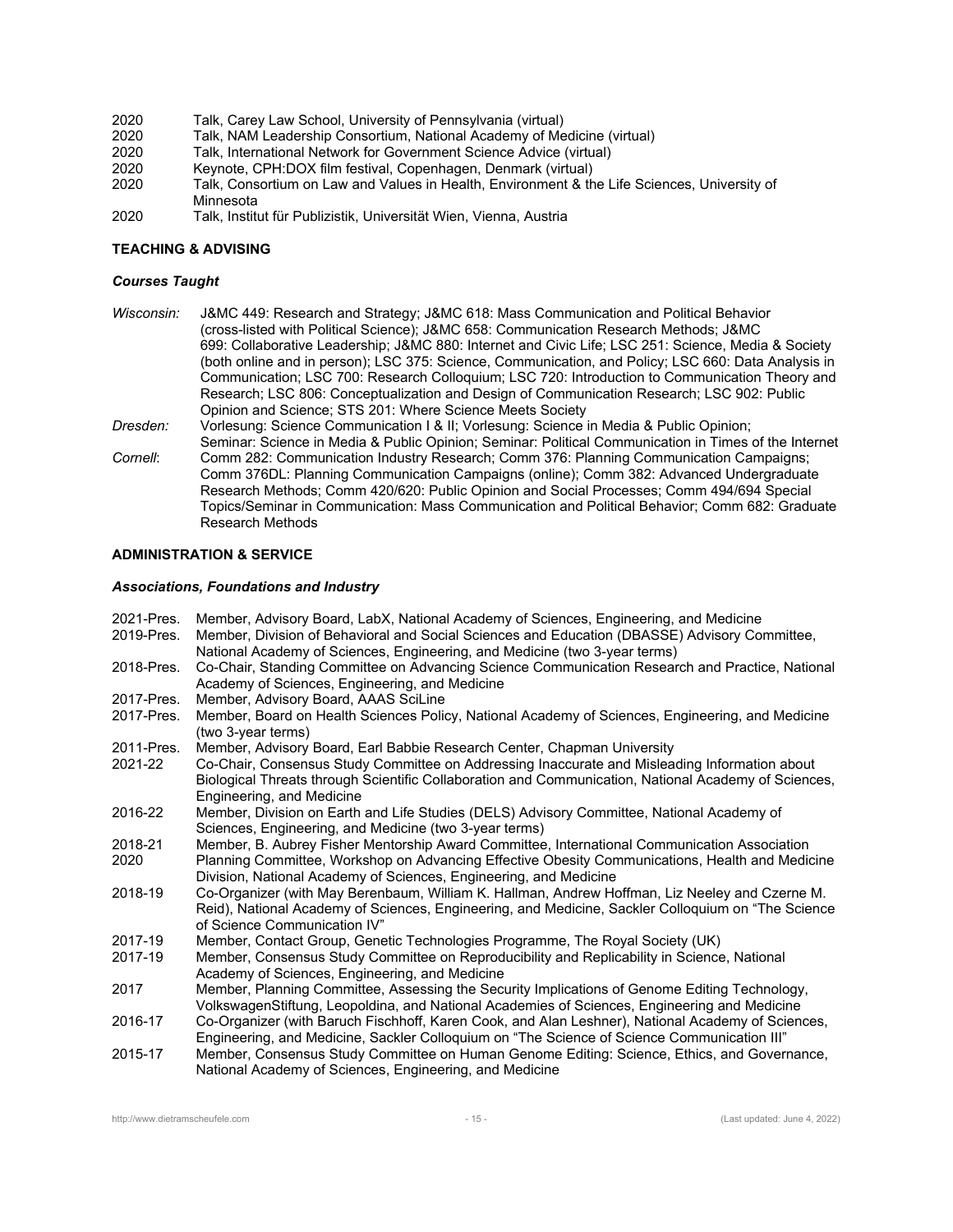| 2014-17 | Elected Member, Scientific Committee, International Network on Public Communication of Science and<br>Technology (PCST)                                                                  |
|---------|------------------------------------------------------------------------------------------------------------------------------------------------------------------------------------------|
| 2008-17 | Member, Advisory Committee, Center for Policy on Emerging Technologies, Washington, DC                                                                                                   |
| 2015-16 | Vice-Chair, Consensus Study Committee on Communicating Science Effectively: A Research Agenda,                                                                                           |
|         |                                                                                                                                                                                          |
|         | National Academy of Sciences, Engineering, and Medicine                                                                                                                                  |
| 2013-15 | Co-Chair, Roundtable on the Public Interfaces of the Life Sciences, The National Academies                                                                                               |
| 2011-14 | Member, External Advisory Committee, Wellcome Trust Monitor, London (UK)                                                                                                                 |
| 2012-13 | Co-Organizer (with Ralph Cicerone, Baruch Fischhoff, Alan Leshner, and Barbara Schaal), National<br>Academy of Sciences, Sackler Colloquium on "The Science of Science Communication II" |
| 2009-13 | Member, Content Advisory Group, Nanoscale Informal Science Education Network, Boston, MA                                                                                                 |
| 2007-13 | Co-Chair (since 2009) and Member, National Conference of Lawyers and Scientists, AAAS and                                                                                                |
|         | American Bar Association                                                                                                                                                                 |
| 2011-12 | Co-Organizer (with Ralph Cicerone, Baruch Fischhoff, Alan Leshner, and Barbara Schaal), National                                                                                         |
|         | Academy of Sciences, Sackler Colloquium on "The Science of Science Communication"                                                                                                        |
| 2011-12 | Chair, Emerging Scholars Program steering committee, AEJMC                                                                                                                               |
| 2010-11 | Chair, Murray Edelman Distinguished Career Award committee, APSA                                                                                                                         |
| 2009-11 | Member, Emerging Scholars Program steering committee, AEJMC                                                                                                                              |
| 2010    | Member, Turner Prize Committee, WAPOR                                                                                                                                                    |
| 2009-10 | Member, Planning Team, Risk Management and Ethical Legal and Societal Implications of                                                                                                    |
|         | Nanotechnology (ELSI) capstone workshop, National Nanotechnology Initiative                                                                                                              |
| 2008-10 |                                                                                                                                                                                          |
|         | Member, Marketing and Engagement Committee, THRIVE - Madison Region Economic                                                                                                             |
|         | <b>Development Enterprise</b>                                                                                                                                                            |
| 2009    | Member, International Scientific Advisory Committee, Mobile Communication and Social Policy                                                                                              |
|         | conference, Rutgers University                                                                                                                                                           |
| 2008    | Member, Consensus Study Committee, Changing the Conversation; Messages for Improving Public                                                                                              |
|         | Understanding of Engineering, National Academy of Engineering                                                                                                                            |
| 2007-09 | Member, Nanotechnology Technical Advisory Group to the U.S. President's Council of Advisors on                                                                                           |
|         | Science and Technology                                                                                                                                                                   |
| 2007-08 | Program Chair, Political Communication Section, APSA                                                                                                                                     |
| 2007-08 | Member, Meeting Program Committee, APSA                                                                                                                                                  |
| 2006-08 | Chair, David Swanson Award Committee, Political Communication Division, ICA                                                                                                              |
| 2006-08 | Member, Committee on "Developing Effective Messages for Improving Public Understanding of                                                                                                |
|         | Engineering," National Academy of Engineering                                                                                                                                            |
| 2007    | Member, Environmental Scan, AEJMC                                                                                                                                                        |
| 2004-07 | President-Elect, President, & Past-President, MAPOR                                                                                                                                      |
| 2006    | Member, Member & Chapter Relations Committee, AAPOR                                                                                                                                      |
| 2006    | Member, Conference Committee, WAPOR                                                                                                                                                      |
| 2005-06 | Chair, Awards Committee (Young Scholar Award), ICA                                                                                                                                       |
| 2005-06 | Chair, Nominations Committee, Political Communication Division, ICA                                                                                                                      |
| 2005    | Member, Conference Committee, AAPOR                                                                                                                                                      |
| 2004-05 | Member, Awards Committee (Young Scholar Award), ICA                                                                                                                                      |
| 2004-05 | Member, Advisory Board, Mass Communication Division, ICA                                                                                                                                 |
| 2003-05 | Vice-Head & Head, Communication Theory & Methodology Division, AEJMC                                                                                                                     |
|         |                                                                                                                                                                                          |
| 2003-05 | Member, Best Graduate Student Paper Award Committee, Political Communication Section, APSA                                                                                               |
| 2003-05 | Member, Council of Divisions, AEJMC                                                                                                                                                      |
| 2004    | Conference chair, WAPOR                                                                                                                                                                  |
| 2004    | Member, Conference Committee, AAPOR                                                                                                                                                      |
| 2003-04 | Paper Chair, Mass Communication & Society Division, AEJMC                                                                                                                                |
| 2002-04 | Conference Co-Chair & Conference Chair, MAPOR                                                                                                                                            |
| 2003    | Member, Conference Committee, WAPOR                                                                                                                                                      |
| 2002-03 | Research/Paper/Program Chair, Communication Theory & Methodology Division, AEJMC                                                                                                         |
| 2001-03 | Member, Executive Committee, Communication Theory & Methodology Division, AEJMC                                                                                                          |
| 2001-02 | Teaching Standards Chair, Communication Theory & Methodology Division, AEJMC                                                                                                             |
| 2000-01 | Member, Naomi C. Turner Prize Committee, WAPOR                                                                                                                                           |
| 1999-01 | Chair, Recruitment Committee, Communication Theory & Methodology Division, AEJMC                                                                                                         |

# *Editorial Appointments*

| 2019-Pres. Editorial Board Member, <i>Environmental Communication</i>      |
|----------------------------------------------------------------------------|
| 2018-Pres. Editorial Board Member, Journal of Communication (also 2002-15) |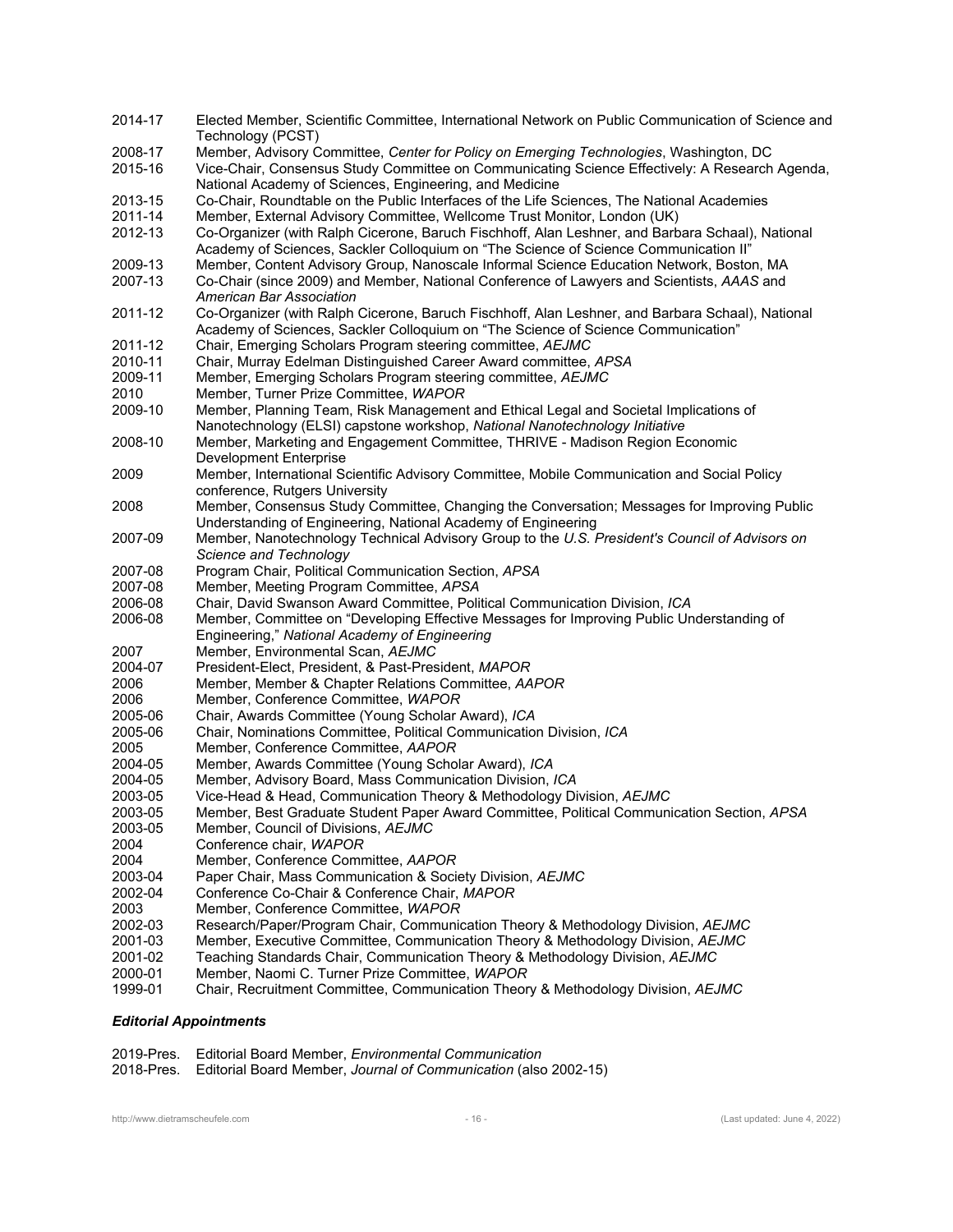- 2015-Pres. Editorial Board Member, *Journalism & Communication Monographs*
- 2006-Pres. Editorial Board Member, *Communication Methods and Measures*
- 2006-Pres. Editorial Board Member, *Communication Studies*
- 2019-21 Guest Editor, Science of Science Communication IV, *Proceedings of the National Academy of Sciences*
- 2016-20 Editorial Board Member, Annals of the International Communication Association
- 2004-19 Editorial Board Member, *International Journal of Public Opinion Research*
- 2018-19 Guest Editor, Science of Science Communication III, *Proceedings of the National Academy of Sciences*
- 2013-17 Editorial Board Member, *Politics and the Life Sciences*
- 2011-17 Editorial Board Member, *Political Communication*
- 2009-15 Editorial Board Member, *Communication Research*
- 2014 Guest Editor, Science of Science Communication II, *Proceedings of the National Academy of Sciences*
- 2009-14 Editorial Board Member, *Communication Yearbook*
- 2013 Guest Editor, Science of Science Communication I, *Proceedings of the National Academy of Sciences*
- 2010-13 Editorial Board Member, *Human Communication Research*
- 2003-12Editorial Board Member, *Mass Communication & Society*
- 2006-07 Guest Editor (with David Tewksbury), special issue on "Framing, agenda setting, & priming: Agendas for theory and research," *Journal of Communication*
- 2000-04 Journal Review Editor, *International Journal of Public Opinion Research*

#### *University of Wisconsin—Madison*

*University*:

| <i>UHIVERSILY.</i> |                                                                                                                              |
|--------------------|------------------------------------------------------------------------------------------------------------------------------|
| 2019-Pres.         | Chair, University Committee on Honorary Degrees (Chancellor appointee)                                                       |
| 2019-Pres.         | Member, Campus Diversity and Climate Committee                                                                               |
| 2005-Pres.         | Member, Steering Committee, The University of Wisconsin Survey Center (five 3-year terms)                                    |
| 2014-20            | Member, Wisconsin Institutes for Discovery, Town Center advisory board                                                       |
| 2019               | Member, Provost Search and Screen Committee                                                                                  |
| 2017-19            | Member, University Committee on Honorary Degrees (Chancellor appointee)                                                      |
| 2017-18            | Member, Vice Provost for Libraries Search and Screen Committee                                                               |
| 2014-17            | Member, Environmental Leadership Master's Program Committee                                                                  |
| 2014-16            | Member, University of Wisconsin-Madison Athletic Board                                                                       |
| 2013-14            | Member, Provost Search and Screen Committee                                                                                  |
| 2013-14            | Chair, Biological Sciences Integrated Tenure Case Review Committee                                                           |
| 2013-14            | Member, Review Committee, Energy Analysis and Policy Certificate Program                                                     |
| 2011-14            | Member, Research Committee, Eye Research Institute (3-year term)                                                             |
| 2013               | Member, Editorial Advisory Board, On Wisconsin (UW alumni magazine)                                                          |
| 2012-13            | Member, Committee on Committees                                                                                              |
| 2012-13            | Elected Member, University Committee/Executive Committee of the Faculty Senate (1-year term)                                 |
| 2009-13            | Member, University Committee on Honorary Degrees (4-year term)                                                               |
| 2009-12            | Member, Honorific Modified Professorial Titles Review Committee (3-year term)                                                |
| 2007-11            | Elected Member, Steering Committee, Robert F. and Jean E. Holtz Center for Science and Technology                            |
|                    | Studies (4-year term)                                                                                                        |
| 2009               | Reviewer, WAA Outstanding Student Award                                                                                      |
| 2006-09            | Member, Provost Office's Cluster/Interdisciplinary Advisory Committee (3-year term)                                          |
| 2006-09            | Elected Member, Executive Committee of the Social Studies Faculty Division (3-year term)                                     |
| 2008               | Member, Editorial Advisory Board, On Wisconsin (UW alumni magazine)                                                          |
| 2004-08            | Coordinator, Communication Technologies Research Cluster                                                                     |
| 2004-07            | Faculty Advisor, The Badger Herald Board of Directors                                                                        |
| College:           |                                                                                                                              |
| 2016-19            | Elected Member, Academic Planning Council, College of Agricultural & Life Sciences                                           |
| 2011-15            | Chair, Equity and Diversity Committee, College of Agricultural & Life Sciences (3-year term, 1 additional<br>year as member) |
| 2012-13            | Member, Strategic Planning Committee, College of Agricultural & Life Sciences                                                |
| 2009-10            | Chair, Academic Affairs Visioning Committee, College of Agricultural & Life Sciences                                         |

2009-10 Chair, Academic Affairs Visioning Committee, College of A<br>2007-10 Member. Curriculum Committee. College of Agricultural & l 2007-10 Member, Curriculum Committee, College of Agricultural & Life Sciences (3-year term)

#### *Departmental:*

| 2021-Pres. Member, Review Committee, Nan Li, Department of Life Sciences Communication |
|----------------------------------------------------------------------------------------|
| 2020-Pres. Director of Academic Programs, Department of Life Sciences Communication    |